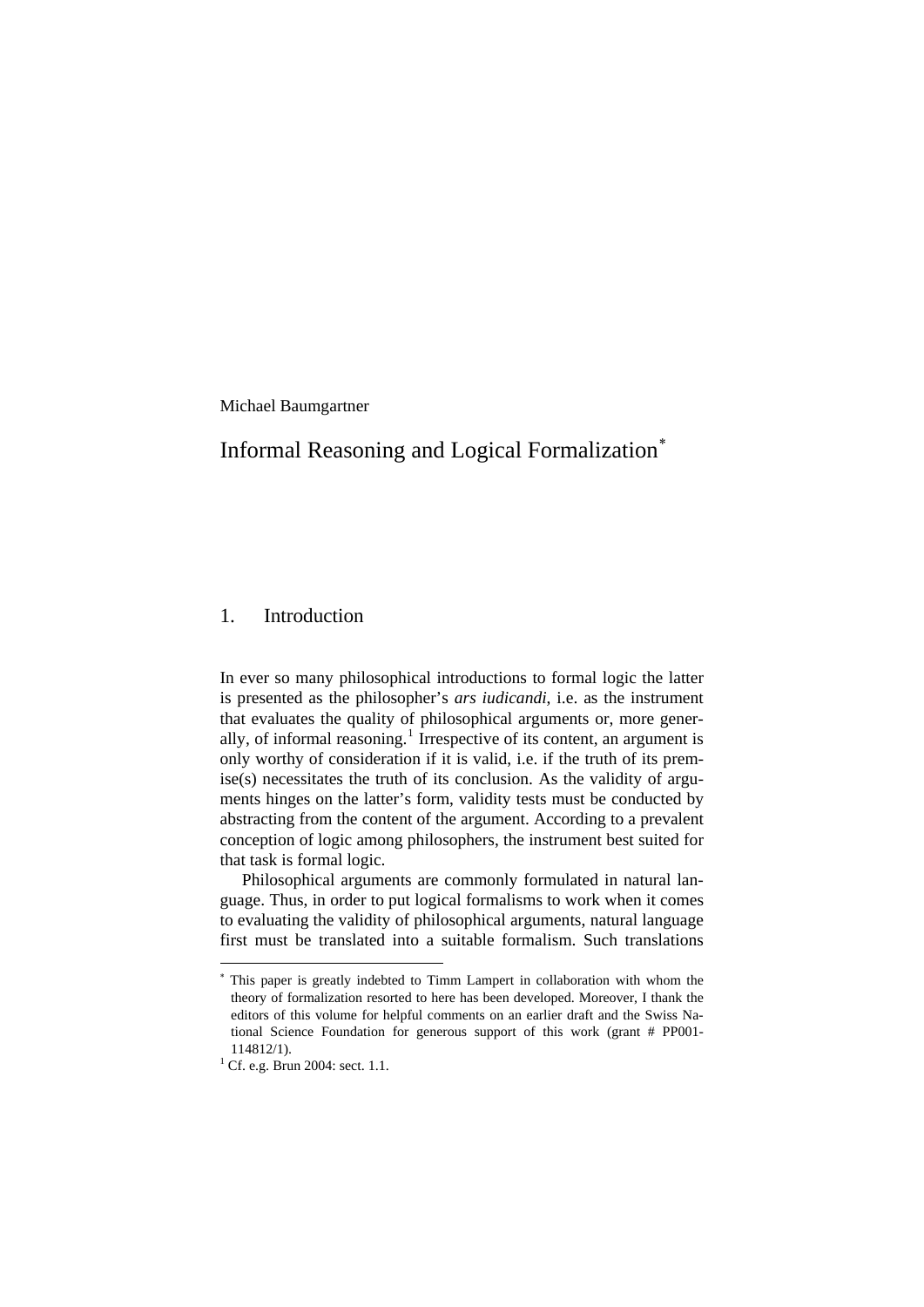call for stringent justification.<sup>[2](#page-1-0)</sup> Proofs involving the transformation of ordinary language to a formalism are convincing only if they rely on a systematic understanding of the adequacy of the formalizations resorted to. Not any logical formula can be considered an adequate formal representation of a given statement or argument.

Standard criteria of adequate formalization, however, indirectly presuppose that the validity of an argument be determined *prior* to formalizing it. This, in turn, casts doubts on the putative power of logic to reverse informal reasoning, i.e. to expose a seemingly valid argument as invalid after all or vice versa. The constraints imposed by criteria of adequate formalization and, hence, by a precondition of evaluating informal reasoning by means of logical formalisms seriously question the usefulness of formal languages to argument evaluation. Even though the problematic interdependence of criteria regulated logical formalization and formal argument evaluation has been acknowledged repeatedly in the literature, the prevalence of the *ars iudicandi* conception of logic among philosophers has remained virtually unaffected by this finding. Pre-theoretical intuitions as the one professing that the quality of informal arguments must be somehow assessable by means of logical formalisms seem to be immune to theoretical counterarguments, regardless of the latter's strength.

Therefore, rather than once more criticizing the *ars iudicandi* conception from a purely theoretical viewpoint, the main part of this paper discusses a famous and very well documented dispute over the validity of a certain sort of arguments, *viz.* of arguments involving definite descriptions, in order to illustrate – from a practical viewpoint, so to speak – that logical formalisms indeed are of no help when it comes to settling the question whether a given argument is valid or not. A philosopher that has regularly been involved in such validity disputes is P. F. Strawson. His opposition to Russell's widely accepted analysis of definite descriptions is but one example of a controversy that, in the end, revolves around the question whether pertaining ar-

<span id="page-1-0"></span> $2^2$  Cf. e.g. Massey 1981: 17-18.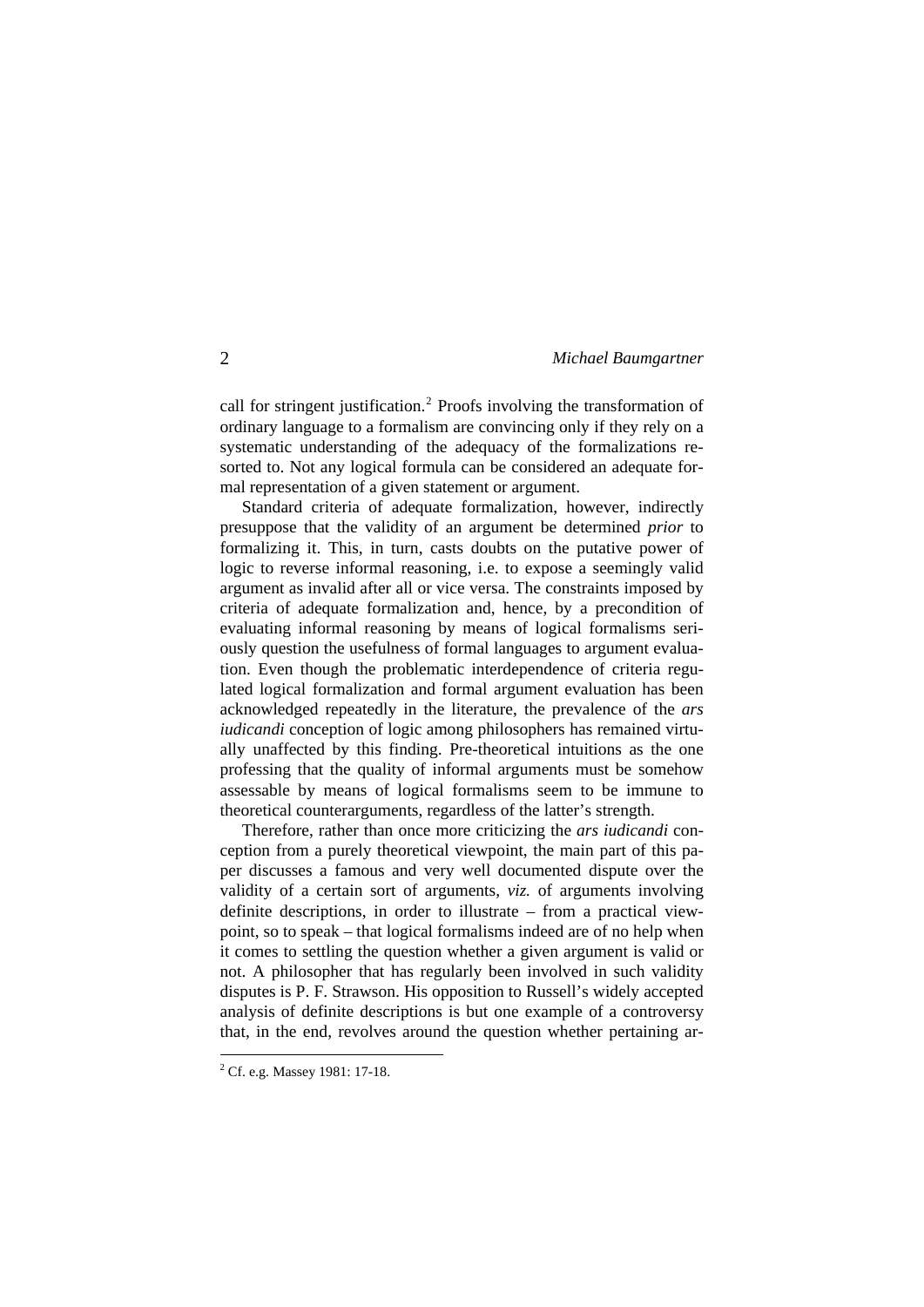guments are valid or not.<sup>[3](#page-2-0)</sup> Russell and Strawson are at odds over the validity of arguments featuring definite descriptions in at least one of their premises, thus, of arguments as "The present king of France is wise. Therefore, there is a present king of France". Even though logical formalisms have played a central role in this dispute, it shall be shown that formalizing such arguments contributes nothing whatsoever to settling their controversial validity. Rather than determining whether arguments involving definite descriptions are valid or invalid, Russell and Strawson, upon discussing the proper logical analysis of definite descriptions, merely contrast converse informal validity assessments rendered explicit by nonequivalent formalizations.

 Before we look at the contentious validity of arguments featuring definite descriptions in section 3, section 2 is first going to introduce the two most discussed criteria of adequate formalization in order to, then, briefly rephrase the theoretical reasons indicating the incompatibility of the *ars iudicandi* conception, on the one hand, and criteria regulated logical formalization, on the other.

# 2. Adequate Formalization and Informal Validity

The starting point for systematic investigations into logical formalization traditionally has been the formalization of natural language within classical first-order logic. The literature concerned with criteria of adequate first-order formalization comprises only a handful of studies, including e.g. Blau (1977), Epstein (1990, 1994), Sainsbury (2001 (1991)), Brun (200[4](#page-2-1)) or Baumgartner & Lampert (2008).<sup>4</sup> In a nut-

<span id="page-2-0"></span><sup>&</sup>lt;sup>3</sup> Another example is Strawson's unconventional claim that universal affirmative predication cannot be formalized within first-order logic, but only by means of Aristotelian syllogisms. For Strawson's logical analysis of definite descriptions cf. Strawson *On Referring*, for his analysis of universal affirmative predication cf. *Introduction to Logical Theory*: 173-179.

<span id="page-2-1"></span><sup>&</sup>lt;sup>4</sup> There is another important thread in the literature on logical formalization. Davidson's theory of meaning, Chomsky's generative grammar and, most of all, Montague's universal grammar are the best known approaches to formalization that, rather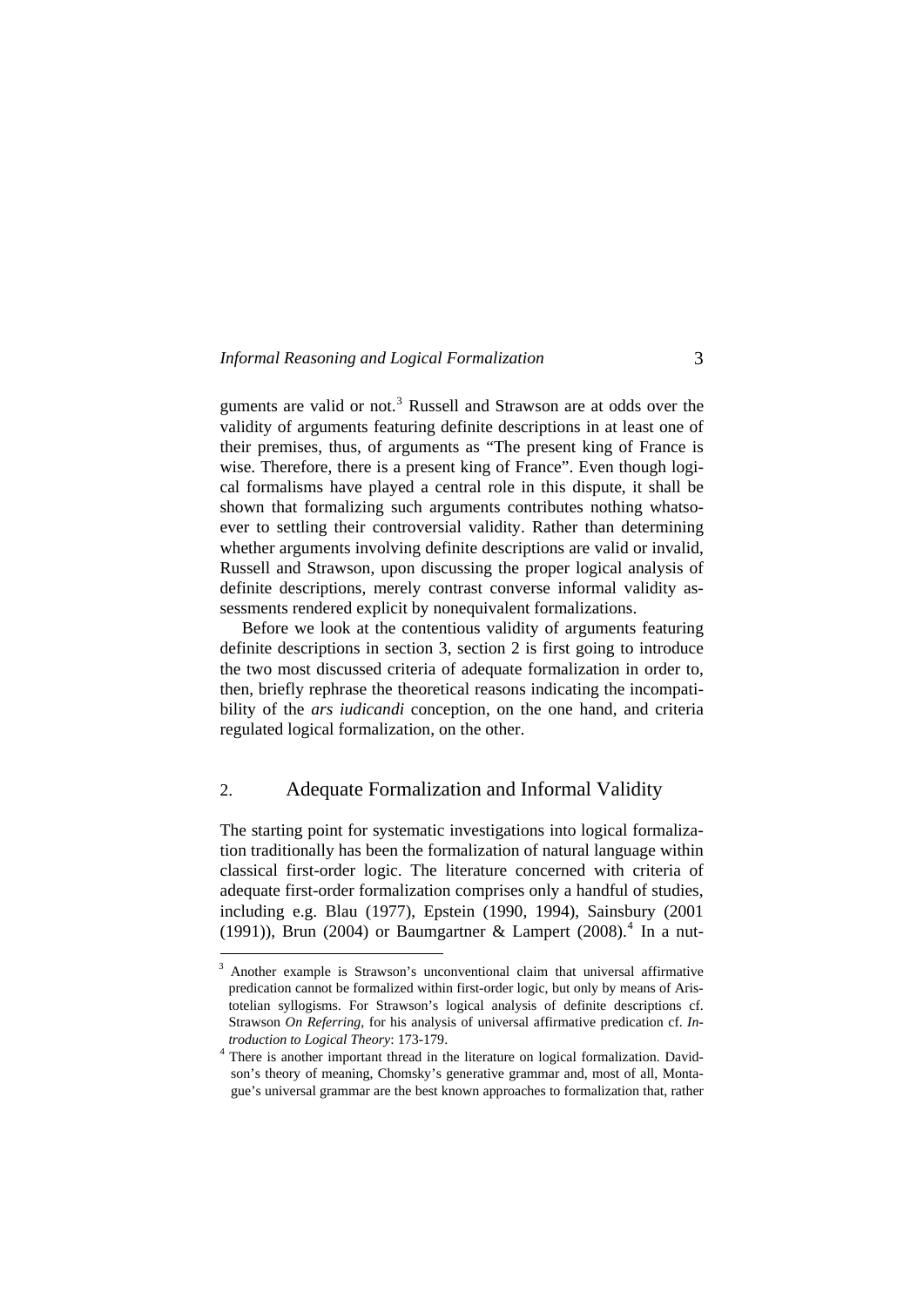shell, the debate over adequacy criteria for formalizations turns on two core criteria: *correctness* and *completeness*. Concisely put, a formula Φ is correctly assigned to a statement A iff whatever formally follows from Φ informally follows from A, and whatever formally implies Φ informally implies A. In contrast, formalizations  $\Phi_1, \Phi_2, \ldots, \Phi_n$  are said to be *complete* for statements  $A_1, A_2, \ldots, A_n$  iff every informal dependence among  $A_1, A_2, ..., A_n$  is mirrored by a formal dependence among the corresponding formalizations  $\Phi_1, \Phi_2, \ldots, \Phi_n$ <sup>[5](#page-3-0)</sup> For instance, if  $A_1$  informally implies  $A_2$ ,  $\Phi_1$  and  $\Phi$ , are complete for A<sub>1</sub> and A<sub>2</sub>, respectively, iff  $\Phi$ <sub>1</sub> formally implies  $\Phi_2$ . Hence, correctness is defined for single formalizations, completeness, in turn, is relativized to propositional complexes. While any statement is correctly formalized by  $p$  along with a suitable realiza-tion<sup>[6](#page-3-1)</sup>, formalizations can only be considered complete if they represent the inner structure of a formalized text, i.e. if they mirror the informal dependencies among the text's componen t statements  $A_1, A_2, \ldots, A_n$ . The latter motivation is of particular importance when it comes to formally representing the validity of arguments. Famous formalization efforts such as the formalization of Aristotelian syllogisms, Russell's analysis of definite descriptions or Davidson's account of action sentences were all motivated by the urge to formally

than settling for mere formalization *criteria*, implicitly or explicitly subscribe to the ambitious project to define an *effective formalization procedure* (cf. e.g. Davidson 1984, Chomsky 1977, Montague 1974). Yet, the project of developing such a procedure that would link natural languages and first-order logic is not even close to a successful completion. Moreover, in view of the ambiguities and contextdependency of natural language the successful completability of this project can be doubted in principle. For more details on this procedure-driven thread in the formalization literature and on the reasons why it still is far from being completed cf. Baumgartner & Lampert 2008: sect. 1. 5

<span id="page-3-0"></span>Several different variants of completeness can be found in the literature. The one given here corresponds to completeness as defined in Baumgartner & Lampert 2008: sect. 3.1.

<span id="page-3-1"></span><sup>&</sup>lt;sup>6</sup> A *realization* is an assignment of expressions of natural language to the categorematic parts of a formula. The categorematic expressions contained in a formula are its propositional variables, proper names and predicate letters (cf. Epstein 1994: 13).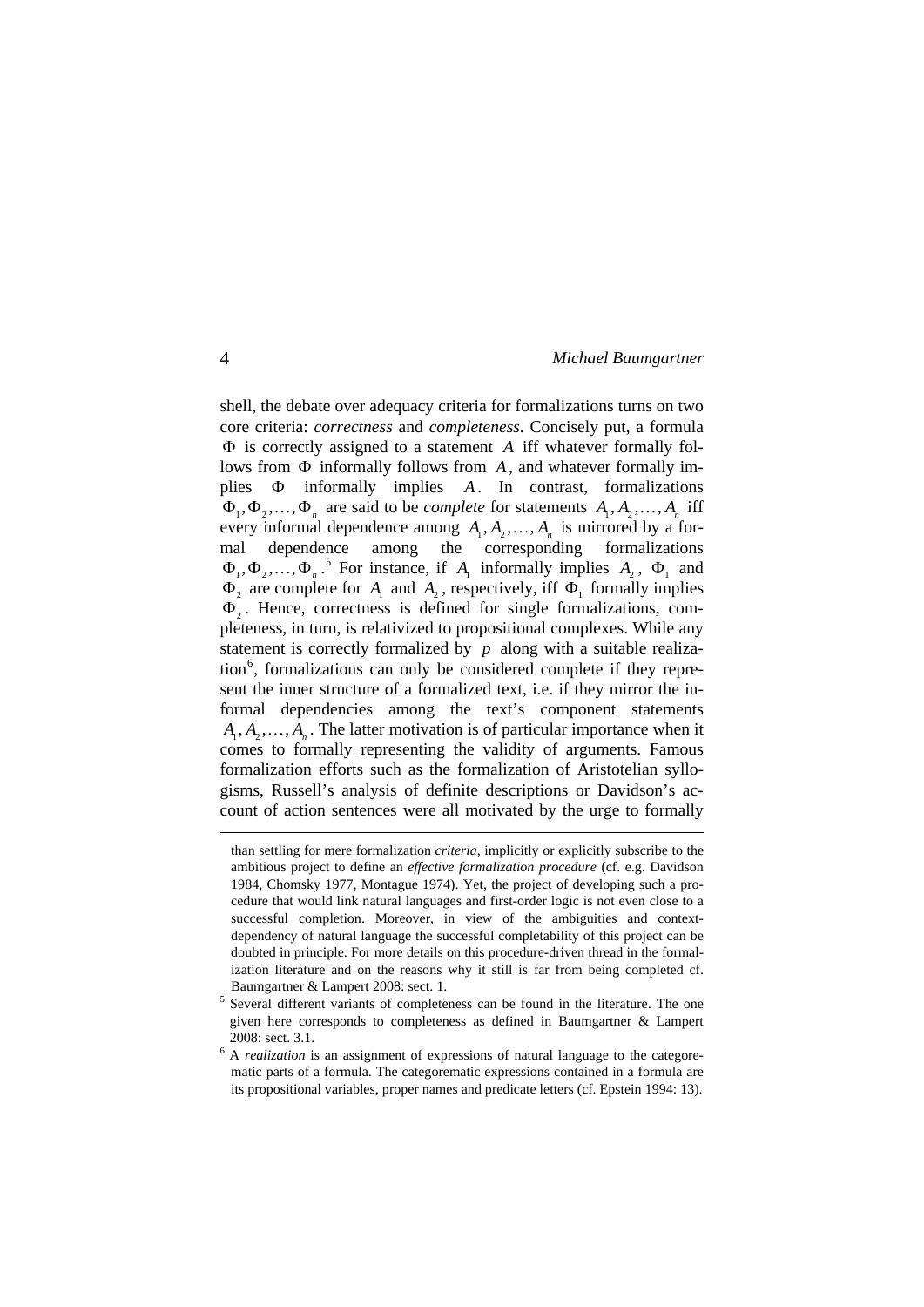represent the informal validity of arguments. Accordingly, both correctness and completeness are taken to be necessary conditions of adequate formalization in the following.<sup>7</sup>

Correctness and completeness render the adequacy of formalizations dependent on the same two notions: formal and informal inferential dependencies among formulae and statements, respectively. While *formal dependence* among formulae is to be understood relative to a given calculus, where that notion normally is straightforwardly defined in terms of formal implication, two statements are said to be *informally dependent* if one of the statements or its negation is judged to necessitate the truth or falsity of the other statement or its negation without compulsory recourse to any criterion of this necessitation. Similarly, we often use expressions correctly without being able to define them or justify their application. Hence, while  $p \wedge q$  and *p* are formally dependent, "Cameron is a mother" and "Cameron is a woman" are informally dependent, as the truth of the former statement necessitates the truth of the latter. Analogously, arguments are said to be *informally valid* if the truth of their premises necessitates the truth of their conclusions, whereas corresponding inference schemes are said to be *formally valid*. [8](#page-4-0)

 Spelling out correctness and completeness in terms of informal and formal dependencies yields two syntactical criteria of adequate formalization. Correctness and completeness can equivalently be defined semantically: A formalization on  $\Phi$  of a statement A is correct and complete iff the verbalization of every model of Φ expresses a truth condition of *A* and the verbalization of every counter-model of Φ

 $<sup>7</sup>$  Even though common formalization practice often calls for complete formalizations,</sup> completeness is sometimes denied the status of a necessary condition of adequate formalization because the most prevalent versions of completeness cannot be applied in a finite number of steps to concrete formalizations. However, as the variant of completeness developed in Baumgartner & Lampert (2008) and resorted to in this paper is unproblematically applicable to formalization candidates, adequate formalizations can readily be required to be complete in the context at hand.

<span id="page-4-0"></span><sup>&</sup>lt;sup>8</sup> Cf. e.g. Brun 2004: sect. 1.3.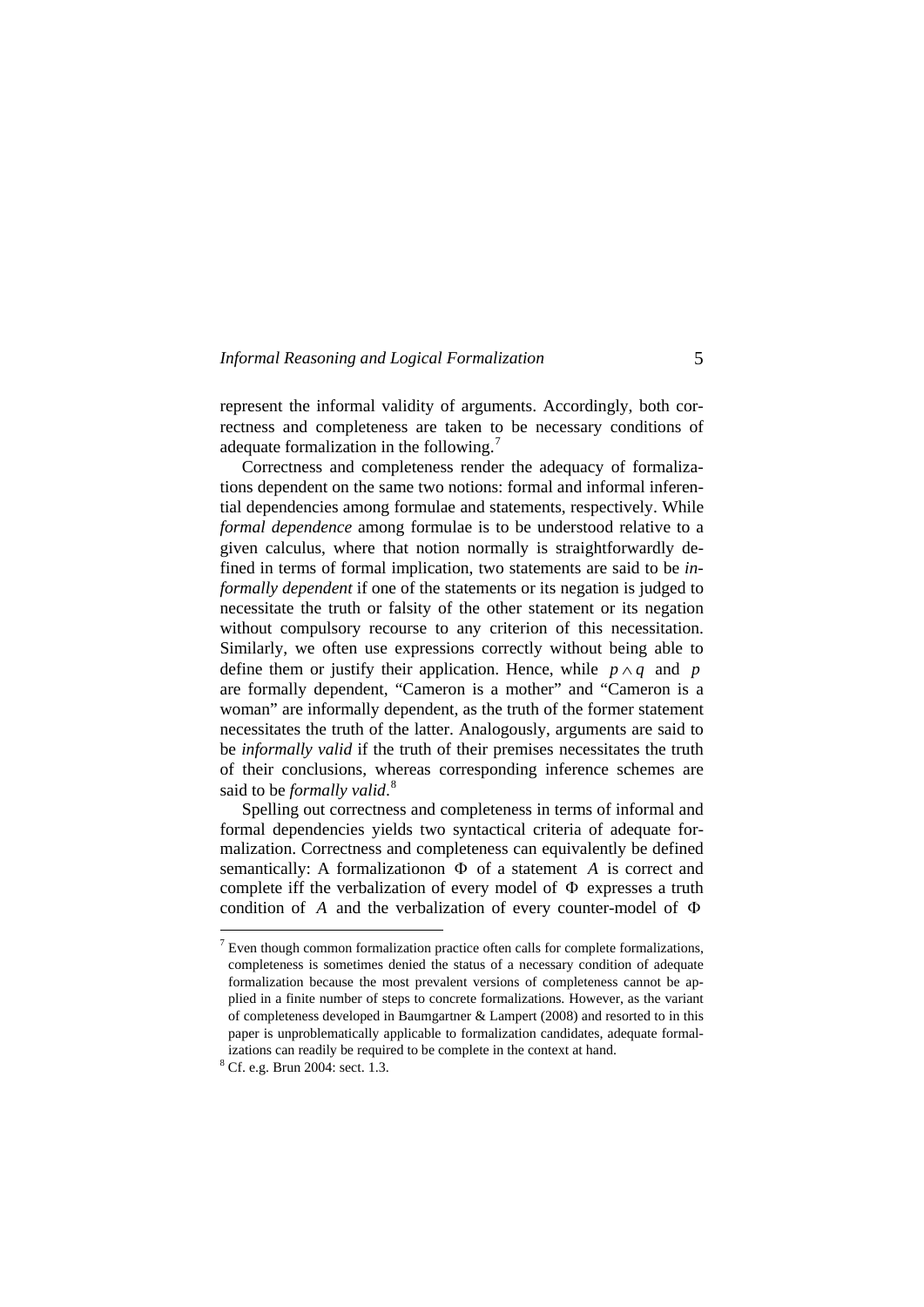stands for a falsehood condition of  $A$ <sup>[9](#page-5-0)</sup>. To illustrate, consider the following simple example:

(a) Swiss like cheese.

$$
\forall x (Fx \to Gx) \tag{1}
$$

$$
F: \dots \text{is Swiss}; G: \dots \text{likes cheese} \tag{2}
$$

<span id="page-5-2"></span><span id="page-5-1"></span>Every interpretation of [\(1\)](#page-5-1) such that the extension assigned to  $F$  is a subset of the extension assigned to  $G$  is a model of  $(1)$ , all other interpretations are counter-models. By means of the realization [\(2\)](#page-5-2) the models and counter-models of [\(1\)](#page-5-1) can be *verbalized*, i.e. translated back into natural language. If such a verbalization describes a situation or constellation in which (a) is true, that verbalization expresses a truth condition of (a), otherwise a falsehood condition. All in all, thus, a correct and complete formalization shares its truth and falsehood conditions with the statement it formally represents.

 That means clarity on formal and informal dependencies or truth and falsehood conditions of natural language texts is a precondition of adequately formalizing these texts. Logical formalisms represent truth conditions of statements in a syntactically transparent way. Such as to decide which formula adequately captures a colloquial statement, the latter's truth conditions must be informally determinable. Put trivially, natural language texts must be understood before they can be formalized – logical formalization cannot clarify what is informally indeterminate.

 Formalizing natural language texts, in turn, is a precondition of putting logical formalisms to work in the course of argument evaluation. The fact that the two central conditions of adequate formalization presuppose informal clarity about formalized texts, thus, is very consequential for the widespread *ars iudicandi* conception of logic, i.e. the view that takes logic to be the philosopher's primary tool to determine the validity of arguments. For informally assessing the truth conditions of arguments prior to adequately formalizing them amounts

<span id="page-5-0"></span><sup>&</sup>lt;sup>9</sup> Cf. Baumgartner & Lampert 2008: sect. 3.1.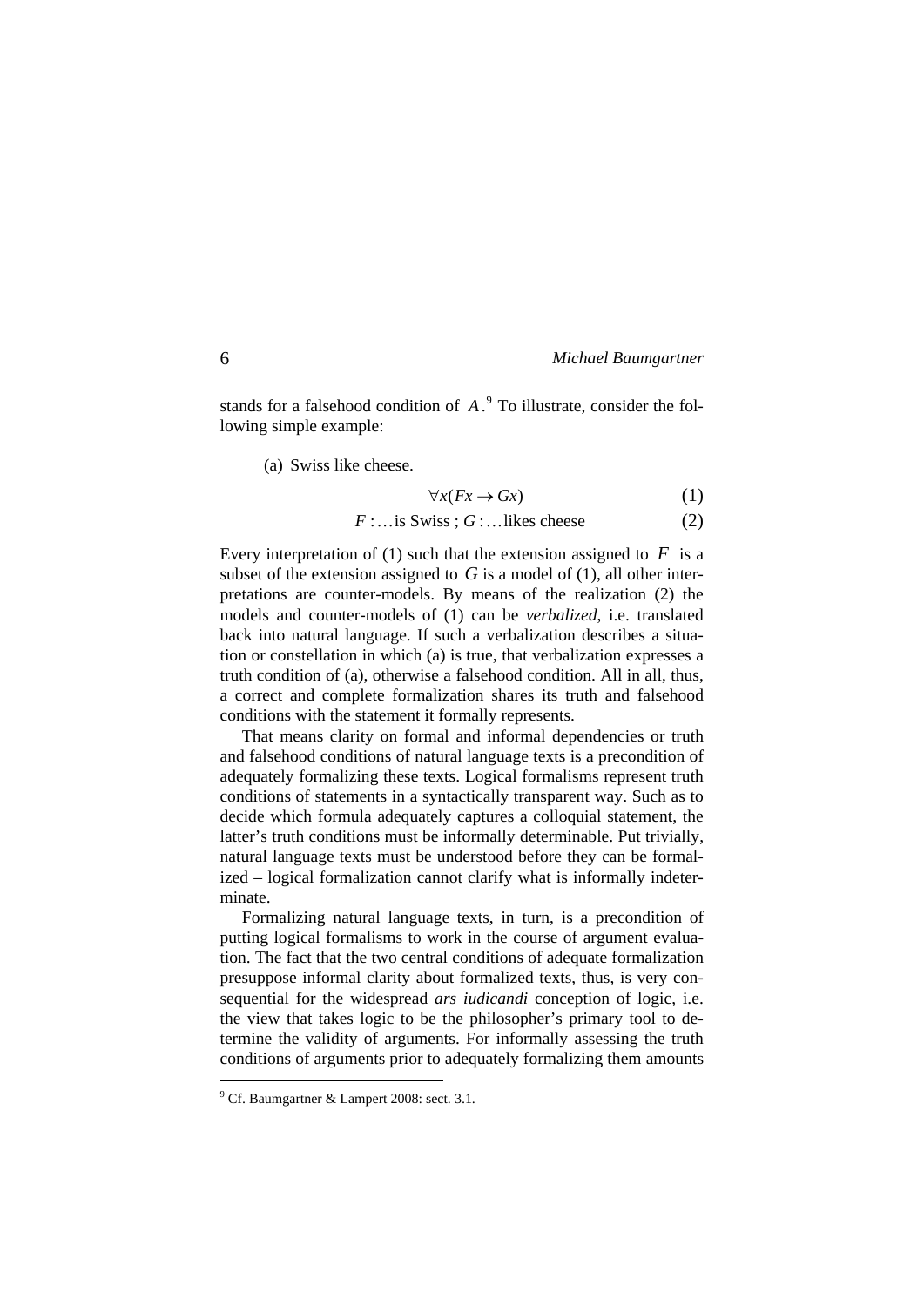to informally judging whether they are valid or not. Yet, if informal validity judgments are a precondition of adequately formalizing pertaining arguments, these judgments cannot be revised by logical formalisms. If an informally valid (invalid) argument is captured by a formally invalid (valid) inference scheme, it is not the informal validity (invalidity) of the argument that is rendered doubtful, but the adequacy of the corresponding formalization. Hence, on the one hand, if logical formalisms are resorted to in order to answer the question whether a given argument is valid or not, the adequacy of the involved formalizations is in need of stringent justification. On the other hand, such justification presupposes clarity about the validity of the respective argumentative context. This is a paradoxical finding that strongly conflicts with standard intuitions as to the *ars iudicandi* conception of logic.

 In Baumgartner & Lampert (2008) we conclude from this *justification paradox* that formalizations cannot be said to serve the validation of informal reasoning. Rather, formalizations transparently represent, i.e. *explicate*, the validity or invalidity of arguments.<sup>[10](#page-6-0)</sup> A formalization of an argument replaces an ambiguous and mistakable expression by an unambiguous and unmistakable formula that transparently represents the formal structure on which the argument is based. Accordingly, we argue that logic should not be seen as an *ars iudicandi*, but as an *ars explicandi*.

Even though there is no disagreement over the fact that standard criteria of adequate formalization presuppose informal validity judgments, it is not normally conceded that logic consequently cannot serve the identification of valid arguments. Ordinarily, such as to maintain the *ars iudicandi* conception and evade the justification paradox, the relationship between natural and formal languages is

<span id="page-6-0"></span> $10$  Note that the term "explication" is here not used in Carnap's sense (cf. Carnap 1971: §§2-3). While for Carnap explicandum and explicans may differ in meaning or truth conditions, respectively, a logical or formal explicans is required to coincide with its informal explicandum with regard to truth conditions. In virtue of its syntax alone the formalization explicates the informally assessed truth conditions of the formalized text.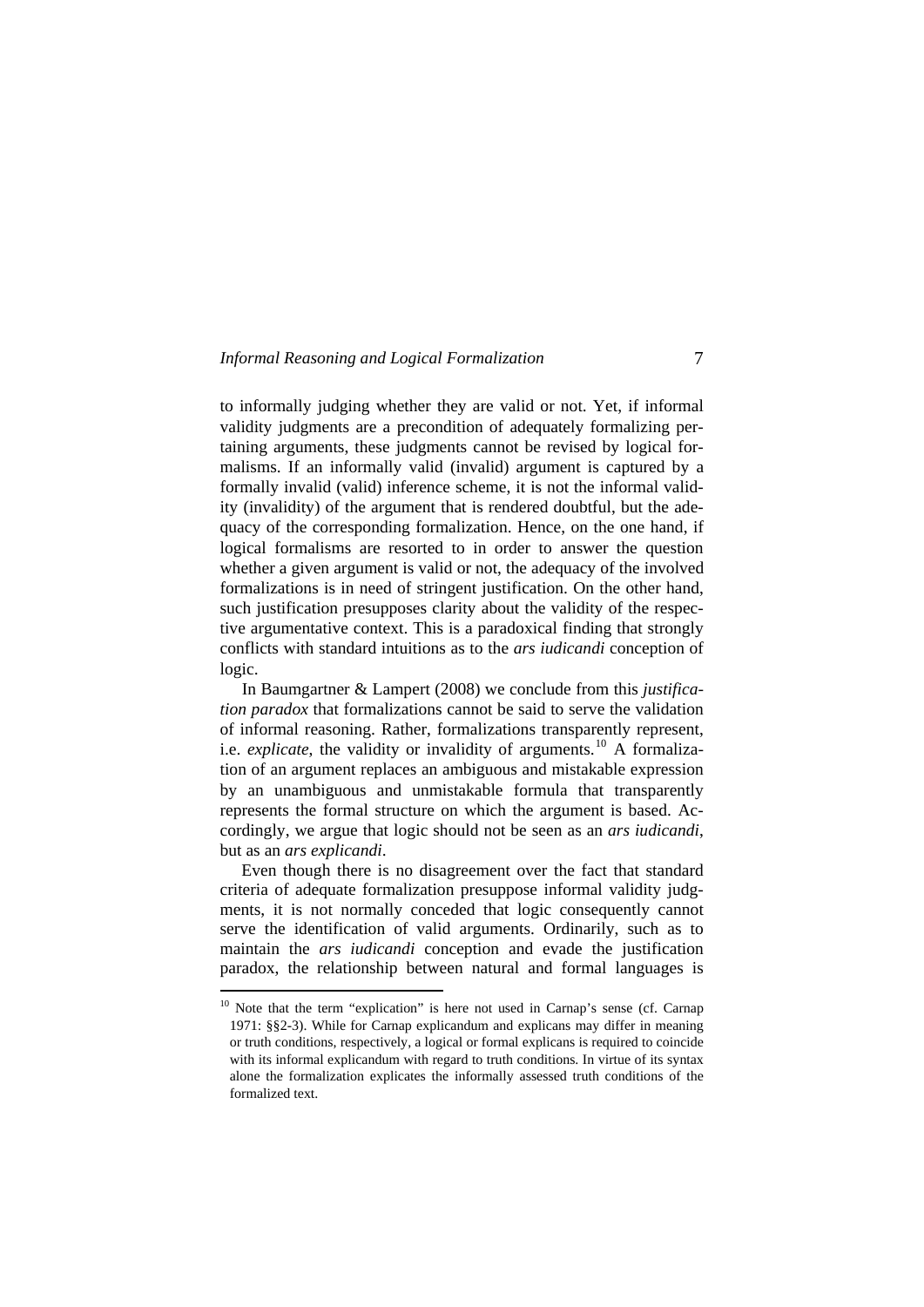conceived in terms of a so-called *(wide) reflective equilibrium*, which notion derives from Rawls (1980) and has been introduced into the context at hand by Goodman (1983), p.  $64$ :<sup>[11](#page-7-0)</sup>

I have said that deductive inferences are justified by their conformity to valid general rules, and that general rules are justified by their conformity to valid inferences. But this circle is a virtuous one. The point is that rules and particular inferences alike are justified by being brought into agreement with each other. *A rule is amended if it yields an inference we are unwilling to accept; an inference is rejected if it violates a rule we are unwilling to amend.* The process of justification is the delicate one of making mutual adjustments between rules and accepted inferences; and in the agreement achieved lies the only justification needed for either.

According to this conception, informal validity is the gauge that measures the quality of formal definitions of what valid derivations are and formal validity systemizes and regulates its informal counterpart. Formal validity analyzes and theoretically represents informal reasoning, while informal (in)validity assessments may be reversed for reasons of systematics, conceptual simplicity, or incompatibility with accepted background theories. Logical formalization and its reversal – verbalization, i.e. the transformation of formulae into statements – are localized at the core of this equilibrium as they mediate between the implementation of informal and formal validity.

Accounting for the interplay between informal and formal dependencies by drawing on such equilibrium considerations has been criticized on many grounds. Thagard (1982) and Siegel (1992) argue that, contrary to Goodman's claim, the interdependence between informal and formal dependencies is not virtuous but vicious. If the interplay between informal and formal reasoning indeed is to be modelled in terms of a reflective equilibrium neither pole of that equilibrium is in any way justifiable. In Baumgartner & Lampert (2008) we contend that, if informal reasoning really always risked to be revised by formal

<span id="page-7-0"></span><sup>&</sup>lt;sup>11</sup> Cf. e.g. Hoyningen-Huene 1998: 155 et sqq., or Brun 2004: 76 et sqq.; for the original context, in which the notion of a reflective equilibrium has arisen, cf. Rawls 1980: 20. In the introduction to *Philosophical Logic* Strawson also sympathizes with such equilibrium considerations.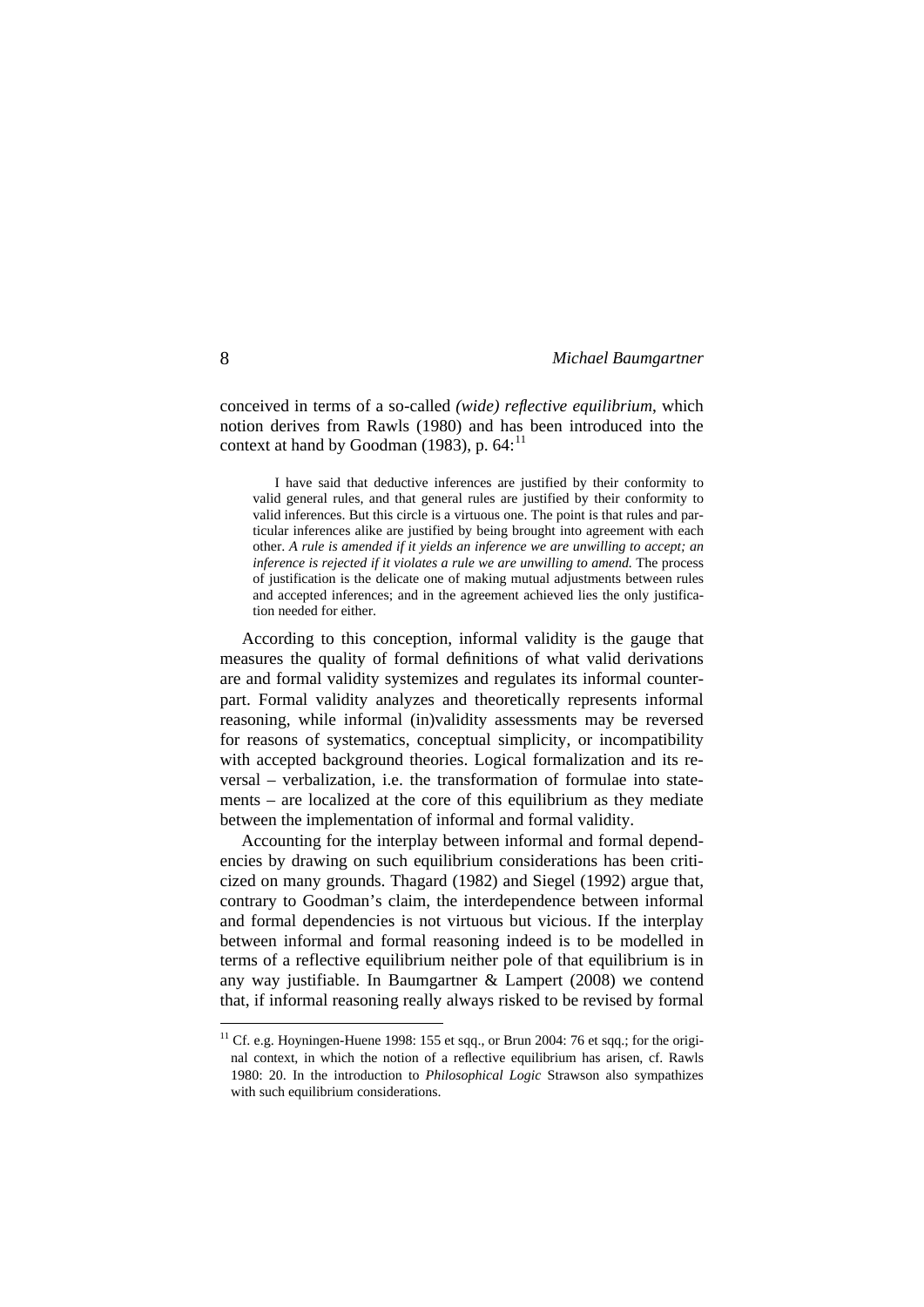constraints, the standard criteria of adequate formalization would be deprived of their status as necessary conditions for that adequacy, for they presuppose informal validity judgements. Thus, as an immediate consequence of a methodology of formalization embedded in equilibrium considerations, criteria of adequate formalization become mere rules of thumb that are sometimes resorted to upon formalizing natural language and sometimes neglected. A forteriori, without strict criteria of adequate formalization logical formalisms cannot reliably be applied as instruments to identify valid arguments. In case of contradicting informal and formal validity assessments, it would be completely undetermined which assessment to abandon. The attempt to ground the *ars iudicandi* conception of logic in equilibrium considerations does not lead the way out of the justification paradox.

The justification paradox can only be avoided if one of its horns is taken for granted, i.e. if either informal or formal reasoning is exempt from the requirement of being justified by its respective counterpart. The constraints imposed by the problem of translating a natural into a formal language clearly suggest which horn that should be: informal reasoning. The formalization of natural language arguments essentially presupposes informal assessments of the truth conditions of the component statements of a formalized argument. Whenever internal dependencies among the statements in a text or the truth conditions of these statements cannot be ascertained informally, there is no criterion that would determine the adequacy of a respective formalization. Moreover, whenever there is a conflict between informal considerations and corresponding formalizations there do not exist two feasible sources of error – defectiveness of the informal judgement or inadequacy of the formalization –, but only one: In case of conflict it is always the formalization that is in need of revision.

To somebody professing the traditional *ars iudicandi* conception of logic this consequence must seem highly counterintuitive. Indeed it seems odd to concede that no argument can ever be identified as a fallacy by means of formal logic and that what is ordinarily called a "fallacy" is not mistaken informal reasoning, but rather a misunderstanding of informal arguments expressed by inadequate formalizations.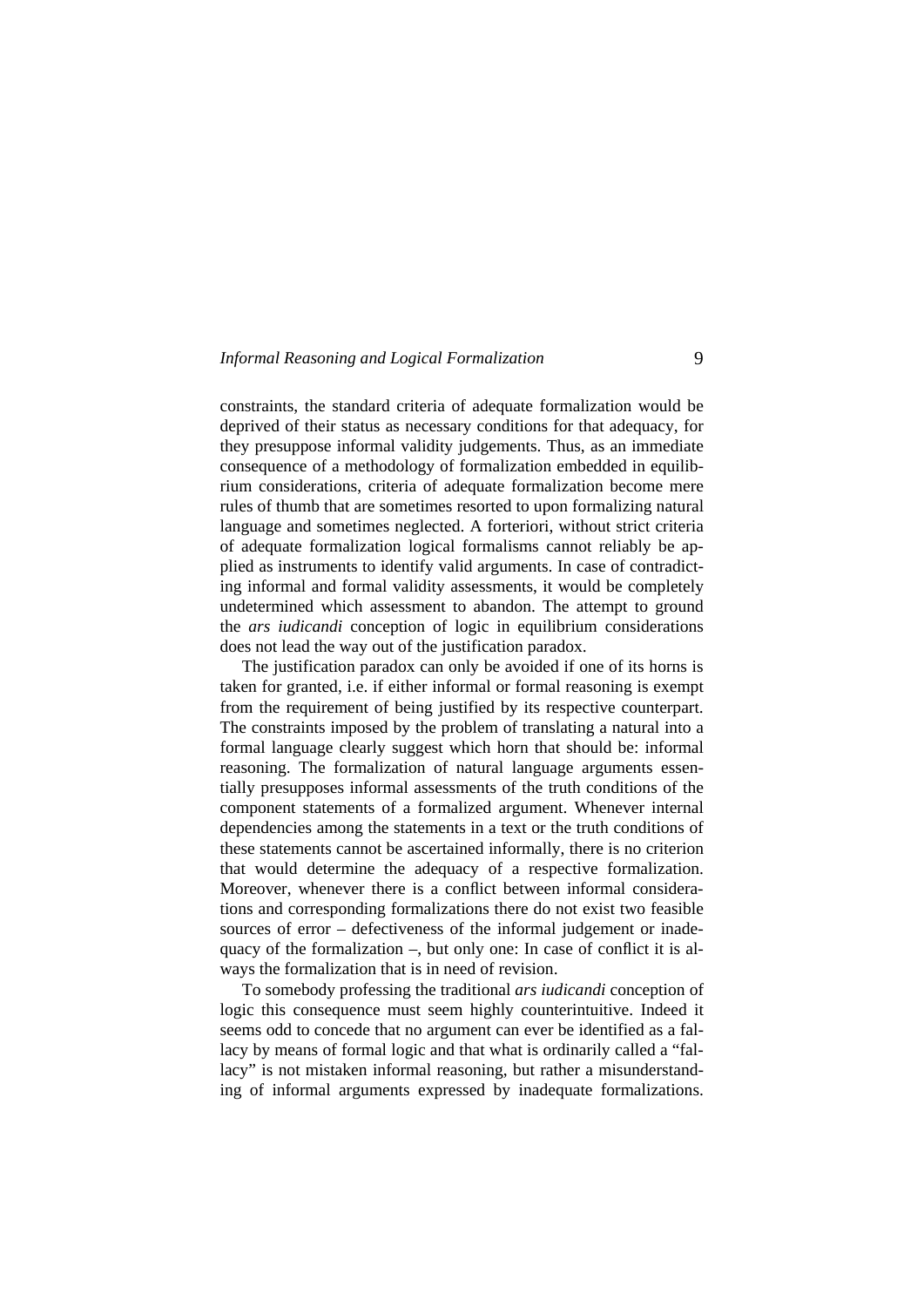Apparently, intuitions to the unacceptability of such consequences tend to be immune to theoretical objections, notwithstanding the strength of these objections. Therefore, that informal reasoning, in fact, cannot be proven to be wrong or right by way of formalizing pertaining arguments shall, in what follows, be illustrated by a famous exemplary dispute over the validity of arguments taken from the literature.

# 3. Arguments Involving Definite Descriptions

#### *3.1 Diverging Analyses*

A prominent controversy that essentially centers on the question whether arguments of a certain sort are valid or not has originated from P. F. Strawson's unorthodox logical analysis of definite descriptions. There are at least two reasons as to why the validity disputes provoked by Strawson's account of definite descriptions are illustrative when it comes to casting doubts on a logical formalism's power to reverse informal validity judgements: First, Strawson explicitly subscribes to common criteria of logical formalization to the effect that the reason why this controversy has evolved in the first place cannot be seen in diverging accounts of logical formalization;<sup>[12](#page-9-0)</sup> second, Strawson distinctly deviates from ordinary validity assessments and authors defending the latter do not succeed in backing their standards in ways that would not be question-begging.

 In *On Referring* Strawson vehemently opposes Russell's widely accepted logical analysis of definite descriptions, which, as a direct consequence of Strawson's criticism, is then no less vehemently defended by Russell in  $(1957)$ <sup>[13](#page-9-1)</sup> While, according to Russell, statements involving definite descriptions are to be formalized in terms of exis-

<span id="page-9-0"></span><sup>&</sup>lt;sup>12</sup> Cf. e.g. Strawson *Introduction to Logical Theory*: 55-56, 148.<br><sup>13</sup> For details on Russell's Theory of Descriptions cf. e.g. Russell 1905.

<span id="page-9-1"></span>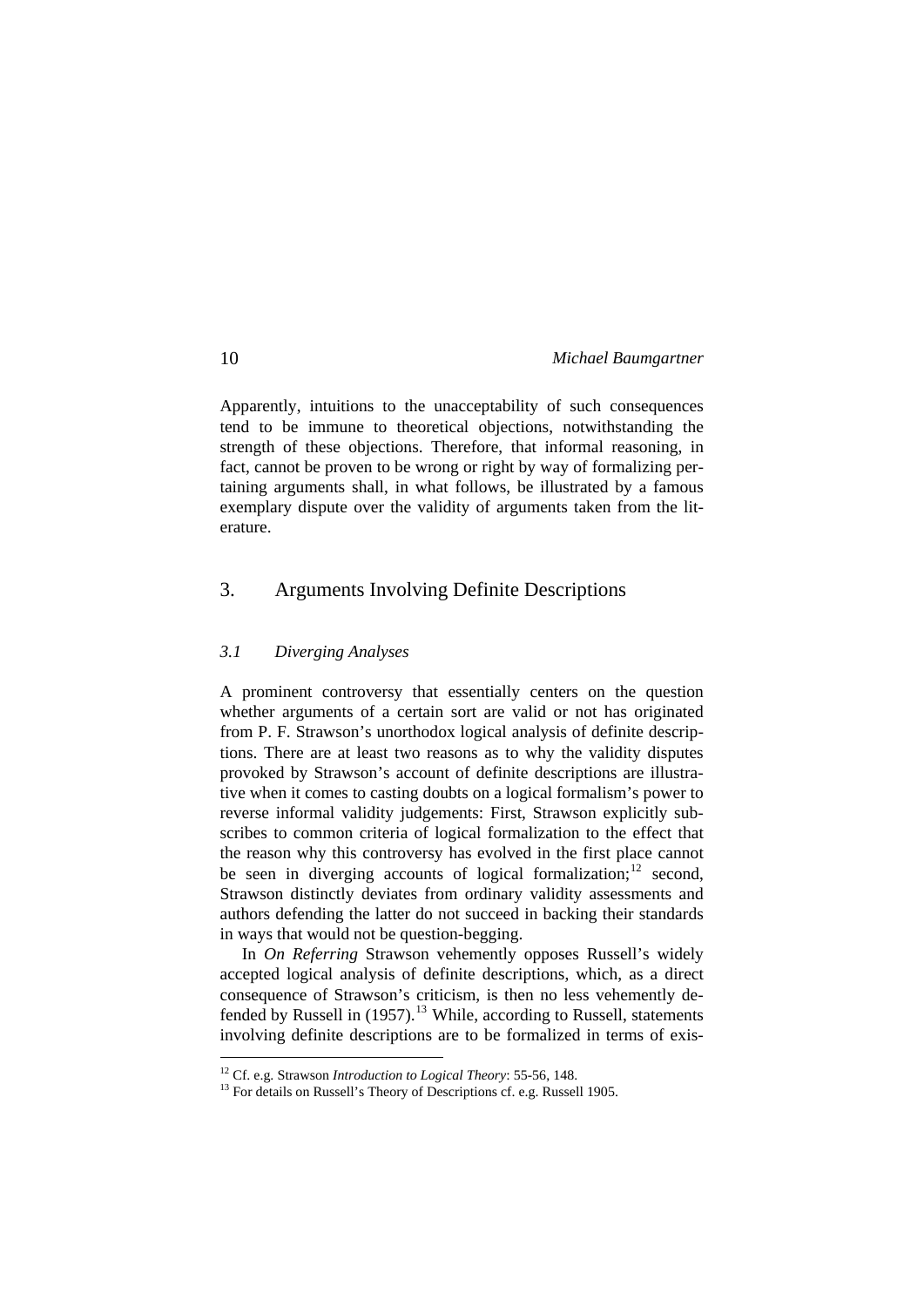tentially quantified formulae that do no feature referring expressions, Strawson analyzes definite descriptions as referring expressions and, thus, statements containing definite descriptions as subject-predicate statements. The dispute revolves around the validity of arguments as the following notorious exemplar:

(b) The present king of France is wise. Therefore, there is a present king of France.

As is well known, Russell analyzes the premise of (b) in terms of "There is exactly one present king of France which is wise", or formally:

$$
\exists x (Fx \land \forall y (Fy \to y = x) \land Gx) \tag{3}
$$

 $F$  :... is a present king of France ;  $G$  :... is wise (4)

<span id="page-10-1"></span>As the conclusion of (b) is uncontroversially adequately formalized by  $\exists xFx$ , Russell takes (b) to be a valid argument that can be formally captured in first-order logic by the following *formal* implication which, again, is to be understood relative to realization  $(4)$ :<sup>[14](#page-10-0)</sup>

$$
\exists x (Fx \land \forall y (Fy \to y = x) \land Gx) \to \exists xFx \tag{5}
$$

<span id="page-10-2"></span>Prima facie, this seems to be a fairly cogent implementation of the first-order formalism in order to formally prove the validity of (b): First, both premise and conclusion are formalized and, second, the formula assigned to the premise and the formula assigned to the conclusion are concatenated by means of a subjunctor which yields a formal implication and, therefore, can be claimed to prove the informal validity of (b). Yet, a closer look reveals that [\(5\),](#page-10-2) rather than proving the validity of (b), presupposes that validity. For  $(5)$  can only be re-

<span id="page-10-0"></span> $14$  For brevity, I shall only be concerned with formalizations within first-order object language and, thus, ignore formalization candidates involving operators as " $\vdash$ " or "∴" that belong to metalanguage.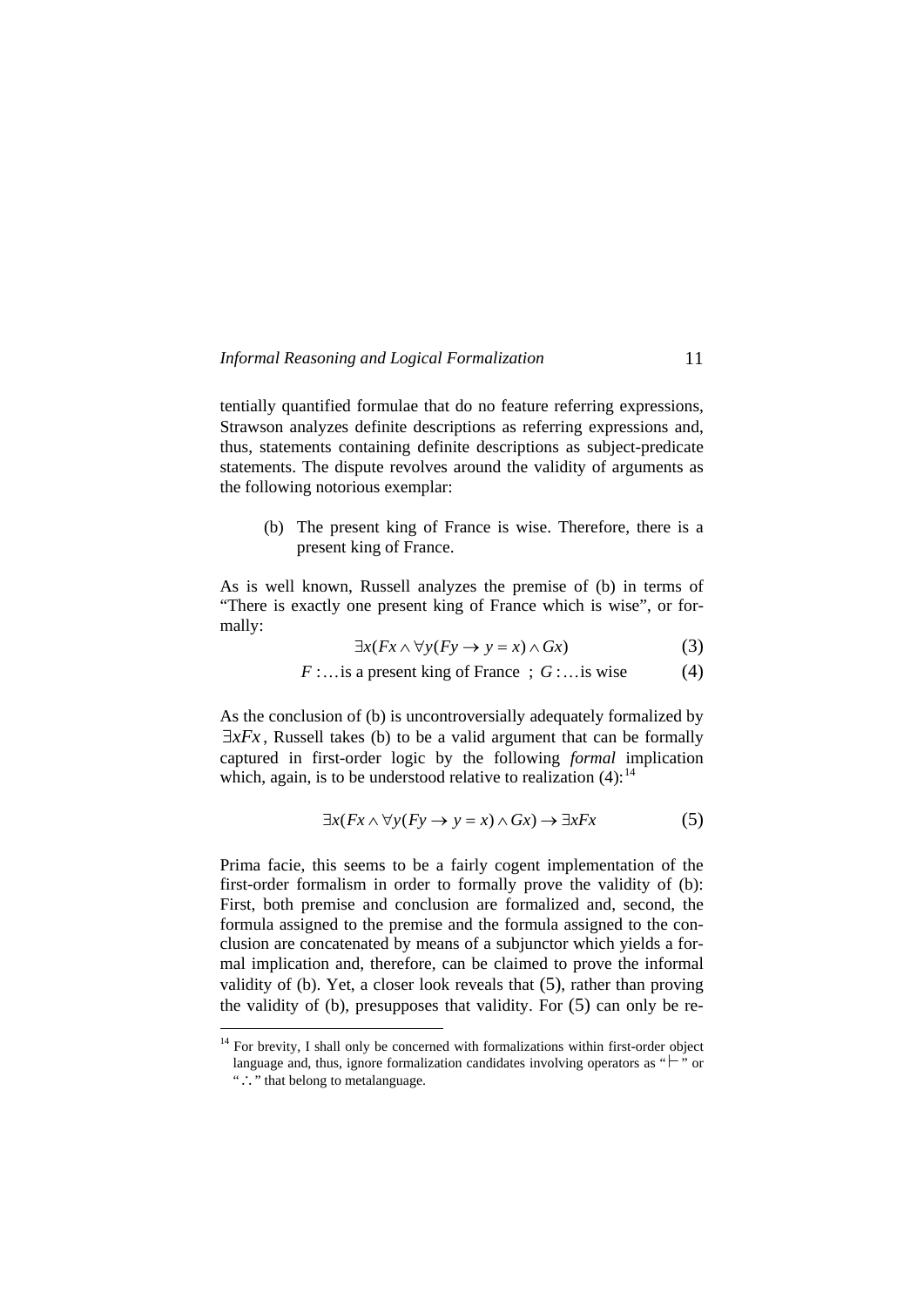vealing with respect to formal properties of (b), if [\(5\)](#page-10-2) is an adequate first-order representation of (b). Such adequacy is in need of justification. A formal implication as [\(5\)](#page-10-2) can only be considered adequate for an argument as (b) if [\(5\)](#page-10-2) is *correct* for (b). As [\(5\)](#page-10-2) is tautologous, every well-formed first-order expression formally implies [\(5\).](#page-10-2) Hence, in order for [\(5\)](#page-10-2) to be correct for (b) every (atomic or complex) statement must informally imply (b), which, obviously, is only the case if (b) is tautologous, hence, informally valid. In short, [\(5\)](#page-10-2) is adequate for (b) only if (b) is informally valid.

That a Russellian analysis of (b) presupposes rather than proves the validity of that argument can also be seen if we contrast it with Strawson's analysis. According to Strawson, the premise of (b) is an ordinary subject-predicate statement predicating of the present king of France that he is wise – "The present king of France" being a singular term referring to the present king of France. He thus formalizes (b)'s premise by Ga where a refers to the present king of France and G stands for "…is wise". As Strawson agrees with Russell that the conclusion of (b) is adequately formally captured by an existential statement  $\exists x Fx$ , the formula adequately representing (b) in first-order logic, according to Strawson, is the following *material* implication:

$$
Ga \to \exists x Fx \tag{6}
$$

$$
F: \dots
$$
 is a present king of France ;  $G: \dots$  is wise ;  
  $a$ : the present king of France (7)

<span id="page-11-0"></span>As in case of Russell's analysis, at first sight, it might be thought that the non-tautologous nature of [\(6\)](#page-11-0) formally proves the invalidity of (b). As in Russell's case, however, [\(6\)](#page-11-0), rather than proving the informal invalidity of (b), presupposes it, for *Ga* and ∃*xFx* are *complete* formalizations of (b) only if (b) is informally assessed to be an invalid argument. If "The present king of France is wise" and "There exists a present king of France" were informally judged to be dependent, that dependence would have to be mirrored by a complete formalization.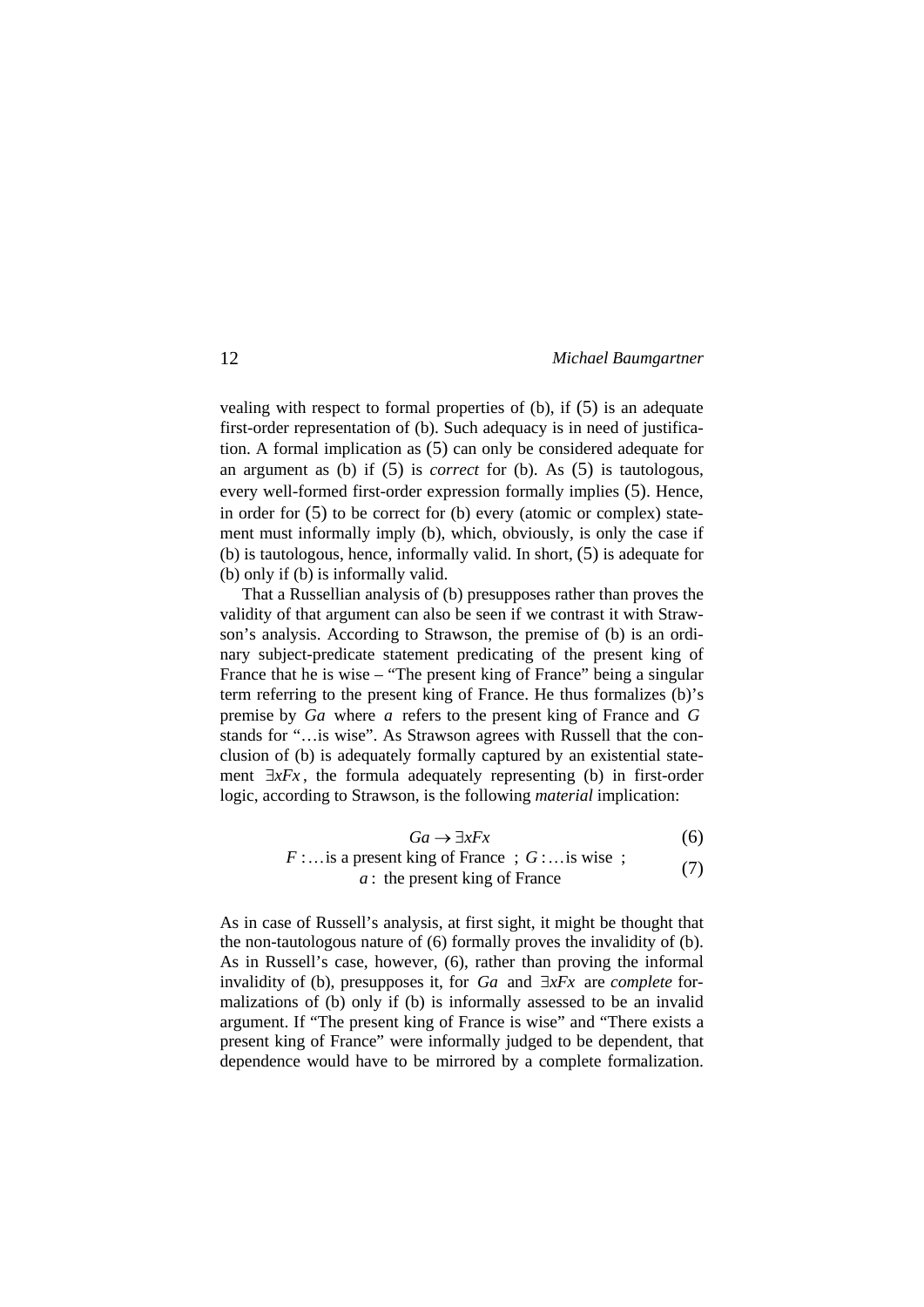In the following passage from *On Referring* Strawson indeed explicitly presupposes that (b) is informally invalid (p. 330):

We might put it as follows. To say, "The king of France is wise" is, in some sense of "imply", to *imply* that there is a king of France. But this is a very special and odd sense of "imply". "Implies" in this sense is certainly not equivalent to "entails" (or "logically implies"). And this comes out from the fact that when, in response to his statement, we say (as we should) "There is no king of France", we should certainly *not* say we were *contradicting* the statement that the king of France is wise. We are certainly not saying that it's false. We are, rather, giving a reason for saying that the question of whether it's true or false simply doesn't arise.

If the conclusion of (b) is false, its antecedent, according to Strawson, does not express a proposition whatsoever – it does not constitute a well-formed statement.<sup>[15](#page-12-0)</sup> The utterance or sign sequence "The present king of France is wise", *presupposes* – but does not imply – that there actually exists a referent of the definite description. As is well known, Strawson's notion of a presupposition has given rise to many questions and, accordingly, has provoked manifold reactions.<sup>[16](#page-12-1)</sup> The intricate details of that notion, however, are of no importance to the context at hand. For our purposes, Strawson's notion of a *presupposition* can simply be seen as a relation between utterances or grammatically well-formed sign sequences, on the one hand, and propositions, on the other: A sequence *S* presupposes a proposition *A* iff, *S* expresses a proposition iff *A* is true.<sup>[17](#page-12-2)</sup> The informal judgement that the

<span id="page-12-0"></span><sup>15</sup> Strictly speaking, in the quoted passage Strawson says that if there is no present king of France, the antecedent of (b) still constitutes a statement (or a proposition), but one that lacks a truth value. However, apart from violating the law of excluded middle (cf. Russell 1905: 485), such an account "conflicts with Strawson's view that descriptions are devices used for *referring.* Strawson's position, then, is that no proposition is expressed." (Neale 1990: 26). Strawson clarifies this in *Subject and Predicate in Logic and Grammar:* 50-54.<br><sup>16</sup> Cf. e.g. Sellars 1954 and Strawson's *A Reply to Mr. Sellars*.<br><sup>17</sup> Note that in the paper at hand *presupposition* is used in this specific sense only in

<span id="page-12-1"></span>

<span id="page-12-2"></span>the context of Strawson quotes. Everywhere else throughout this text *presupposition* is non-technically used to indicate that something is taken for granted.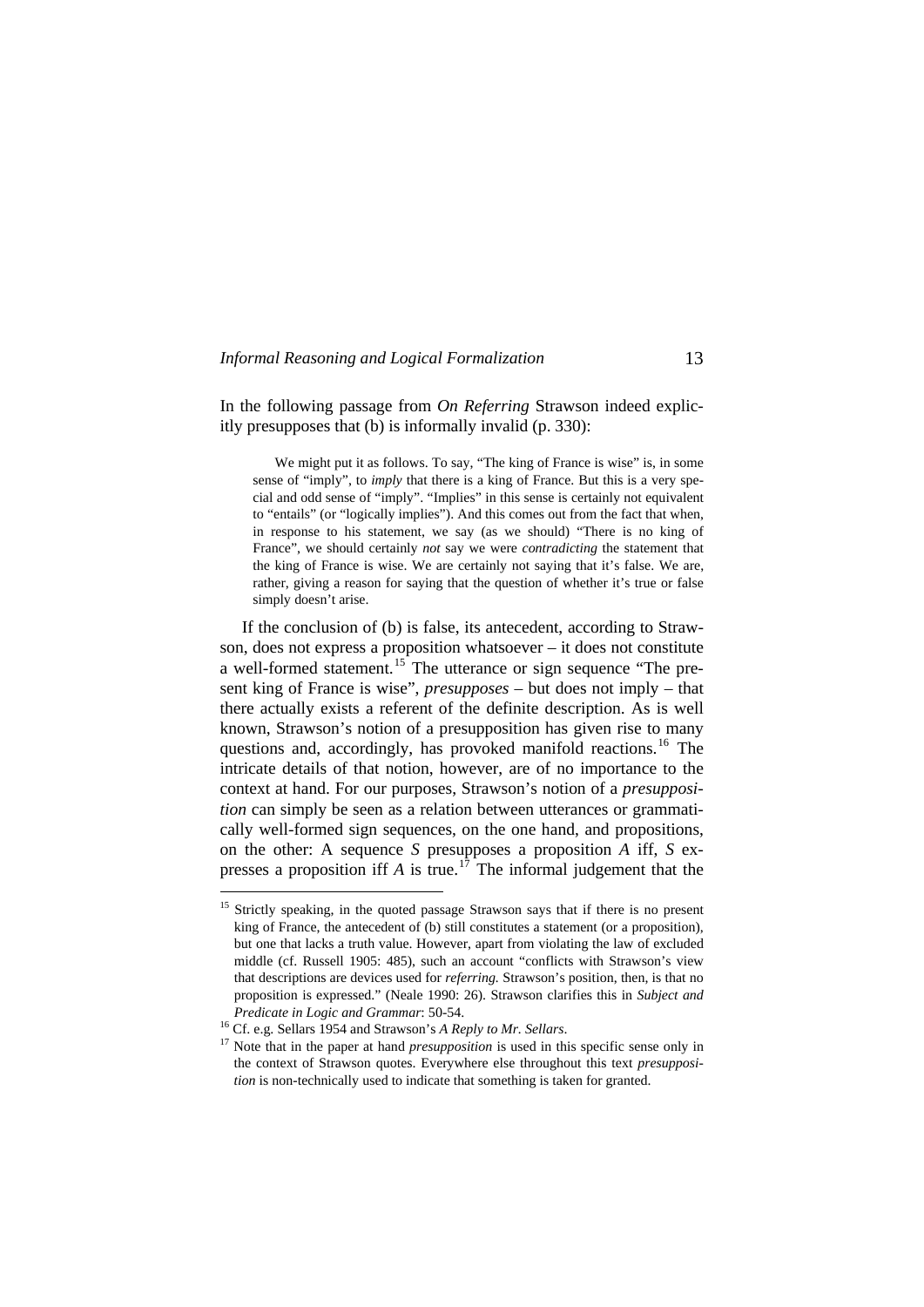sequence constituting (b)'s premise in this sense presupposes the truth of (b)'s conclusion is perfectly captured by formalizing (b) in terms of [\(6\).](#page-11-0) Formal semantics of first-order logic requires that names as  $a$  be assigned exactly one object in the domain. If that is not the case, the sign sequence Ga cannot be considered an expression of first-order logic. In that case, [\(6\)](#page-11-0) would not be a first-order expression either. As (b) is an informally invalid argument whose premise presupposes that there is a king of France, it can be completely formalized by [\(6\)](#page-11-0).

All in all, Russell and Strawson apply the same standards of adequate formalization. Nonetheless, they arrive at totally different formalizations of an elementary and seemingly self-explanatory argument as (b). The two authors so strikingly diverge with respect to logically analyzing (b) because they disagree on the informal validity of (b) prior to formalizing that argument. More specifically, they are at odds as to the informal truth conditions of (b)'s premise. Or put differently, the sign sequence constituting (b)'s premise does not express the same proposition for Russell and Strawson. By formalizing (b) both authors, rather than evaluating the validity of (b), render their particular understandings of (b)'s premise formally transparent, i.e. they explicate their readings of (b)'s premise.

#### *3.2 The Debate*

Clearly though, Russell and Strawson do not perceive themselves as merely explicating different readings of "The present king of France is wise". If explication were all there was to the matter, there would be no reason for dispute. Rather, they maintain to be discussing whether definite descriptions *de facto* are referring expressions or not. In case of arguments that amounts to the question whether arguments of type (b) *de facto* are valid or not. The previous section has shown that standard criteria of adequate formalization as correctness and completeness are of no avail when it comes to determining the informal validity of arguments. Indeed, relative to two different informal validity assessments the question as to which of two non-equivalent formalizations is correct and complete does not even arise in the first place.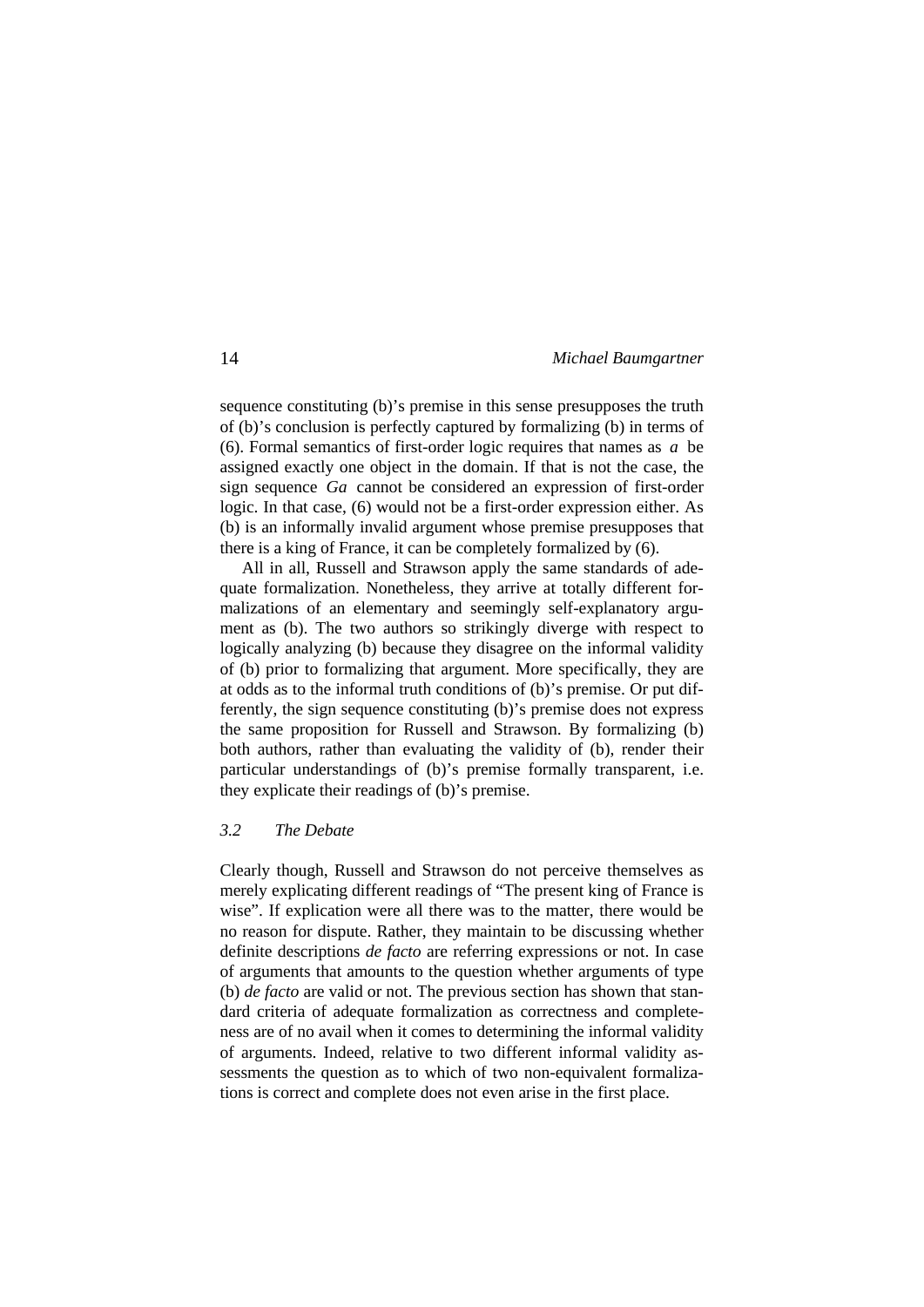After having triggered the debate in *On Referring*, Strawson recognizes the lack of a conclusive argument that would decide between his own and Russell's position in *Identifying Reference and Truth-Values*. [18](#page-14-0) In sharp contrast, Russell, e.g. in (1957), remains very irritated by Strawson's reluctance to accept his analysis of definite descriptions. Apart from his repeated insistence that (b)'s premise is "plainly" (1905: 484) and "certainly" (1905: 490) false, if there is no present king of France, Russell (1905) – more or less explicitly – offers three main reasons as to why his analysis is the proper one. In what follows, I discuss these reasons in ascending order of rele-vance.<sup>[19](#page-14-1)</sup>

 (I) Russell develops the Theory of Descriptions by implicitly endorsing what we may call a *principle of informal equivalence*: If there exists a statement *B* not comprising a definite description such that *B* is informally equivalent to a statement *A* which features a definite description *d* and *B* has a well-defined truth value irrespective of whether there exists an object conforming to *d* or not, then *A* must have the same truth value as *B* whenever there is no object *d*. Against the background of this principle he argues that, since "The present king of France is wise" is informally equivalent to "There is exactly one present king of France which is wise" and the latter is false if there is no present king of France, the former must be false too. In a similar vein, it might be held that "The present king of France is wise" is informally equivalent to "France presently has exactly one wise

<span id="page-14-0"></span><sup>18</sup> In *Direct Singular Reference: Intended Reference and Actual Reference* Strawson even concedes that Russell's analysis of definite descriptions may sometimes be considered adequate. However, as he does not offer any reasons for this change of opinion and as the paper at hand is not primarily concerned with reproducing all the different stances Strawson has ever taken towards definite descriptions, this con-

<span id="page-14-1"></span>cession is not discussed further here.  $19$  In 1957 Russell actually even offers a fourth reason. He blaims Strawson for not respecting the law of the excluded middle. Indeed, as indicated in footnote 15 above, Strawson's analysis of definite descriptions, at times, seems to violate that law. However, in accordance with Neale 1991, I have spelled out Strawson's position in a way that is not affected by this criticism. Hence, I do not further discuss this issue here.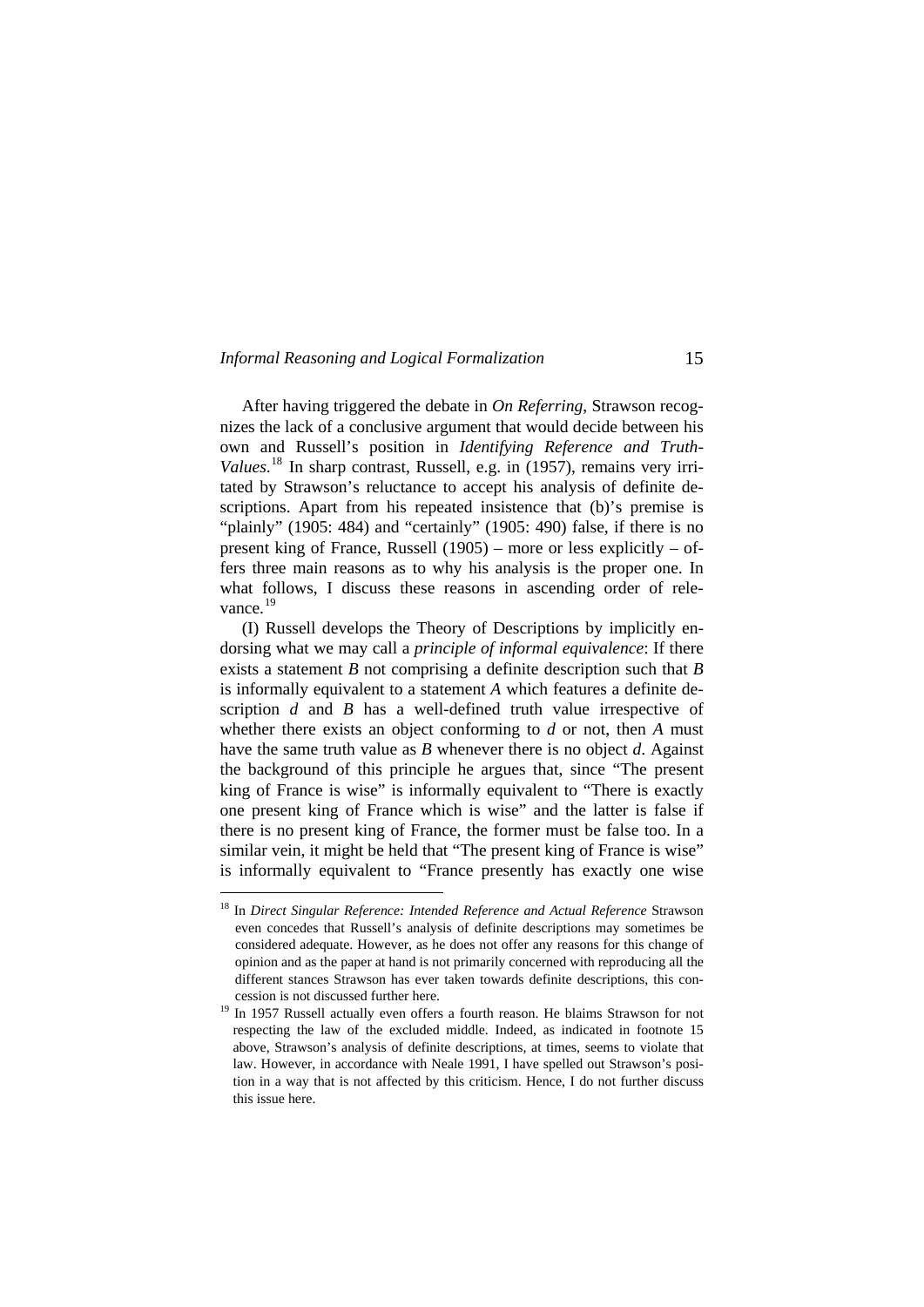king" which, again, is false if France has no king. It is evident that the principle of informal equivalence in no way supports Russell's claim that (b) is informally valid. Rather than supporting that claim, it presupposes it. Formally proving the validity of (b) presupposes a positive answer to the question whether (5) is an adequate formalization of (b) which, in turn, presupposes clarity on whether "The present king of France is wise" really is informally equivalent to "There is exactly one present king of France which is wise" or to "France presently has exactly one wise king". Therefore, in order to counter (I), Strawson does not have to reject the principle of informal equivalence, which indeed seems very persuasive. Instead, Strawson simply denies the informal equivalencies professed by Russell.<sup>[20](#page-15-0)</sup> Thus, the debate is back to a mere confrontation of different readings of "The present king of France is wise".

 (II) Russell argues that negative existential statements involving definite descriptions are undoubtedly true if there does not exist an object corresponding to the description. He illustrates this with the following example: Assume objects *a* and *b* do not differ in any respect. Then the statement "The difference between *a* and *b* does not exist" is clearly true.<sup>[21](#page-15-1)</sup> That means non-existence of an object corresponding to a definite description does not generally prohibit sign sequences comprising definite descriptions from expressing a (true or false) proposition. Accordingly, so the argument continues, the falsehood of the conclusion of (b) does not suspend the propositional status of (b)'s premise either. Strawson, however, does not claim that all sign sequences consisting of a definite article followed by a noun phrase in effect amount to definite descriptions. Such sign sequences, according to Strawson, often are parts of predicates and not of referring expressions, as for instance in "The exhibition was visited by the present king of France". Strawson takes this statement to be false if there is no

<span id="page-15-1"></span><span id="page-15-0"></span><sup>&</sup>lt;sup>20</sup> Cf. Strawson *Identifying Reference and Truth-Values*: 86-87.<br><sup>21</sup> Cf. Russell 1905: 485. Many different examples of the same sort can be found in Russell 1986 (1918): 212-221.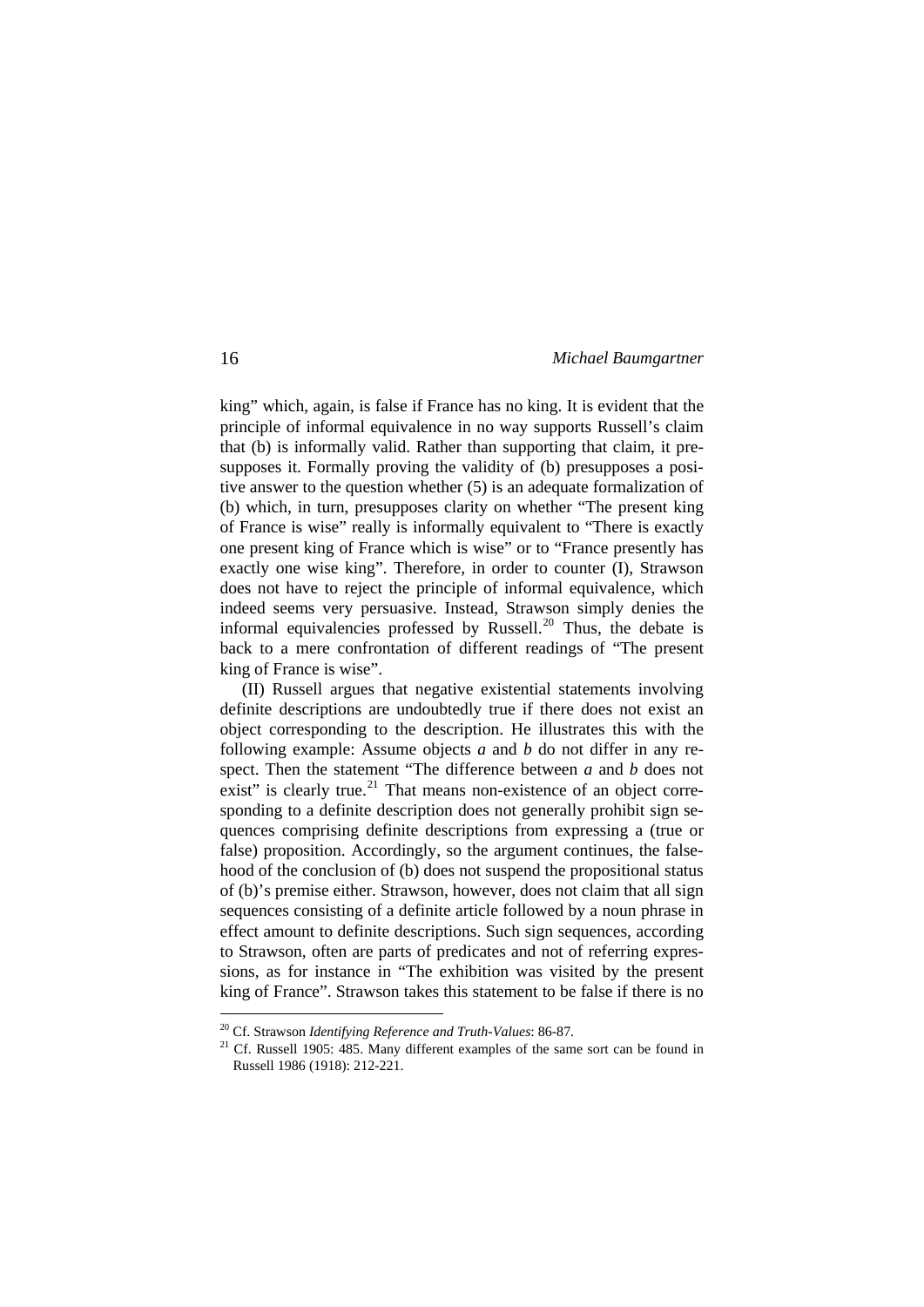king of France.<sup>[22](#page-16-0)</sup> It is the whole argumentative context in which a statement appears that determines its logical analysis, not its grammatical surface.[23](#page-16-1) Moreover, in *Introduction to Logical Theory*, p. 191, Strawson explicitly denies statements as "The difference between *a* and *b* does not exist" the status of subject-predicate statements. Therefore, even though Strawson does not explicitly address Russell's exemplary statement, he would certainly join Russell in holding that this statement is true and, consequently, spell it out somehow along the lines of "There is no difference between *a* and *b*". And relative to such an informal assessment of truth conditions "The difference between *a* and *b*" indeed, as Russell claims, is no referring expression. Yet, this finding has no bearing whatsoever on the logical analysis of (b).

 (III) Finally and most importantly, both in (1905) and in (1957) Russell takes one of the most noteworthy qualities of his analysis of argument (b) to be its universality. He maintains that definite descriptions must be formalized analogously whenever and wherever they occur in a statement. According to his Theory of Descriptions, every occurrence of a definite description indeed is to be analogously formalized, *viz.* in terms of a uniquely existential expression. Thus, Russell's account satisfies the universality requirement, whereas Strawson's account, as we have seen above, appears not to be universal in this sense. Strawson might try to straight-out reject this objection by claiming that he, just as well, treats all definite descriptions alike, *viz.*  in terms of referring expressions. The fact that e.g. "The difference between *a* and *b* does not exist" can be said to be true does not show that "the difference between *a* and *b*" is a definite description that is not to be treated as referring expression, rather, it shows that "the difference between *a* and *b*" is no definite description in the context under consideration. However, Russell's universality claim is not to be understood such that all *logically* identified definite descriptions are to be formalized alike. Rather, Russell has a *grammatical* notion of a

<span id="page-16-1"></span><span id="page-16-0"></span><sup>22</sup> Cf. Strawson *Identifying Reference and Truth-Values*: 89-90. 23 Cf. Strawson *Identifying Reference and Truth-Values*: 92.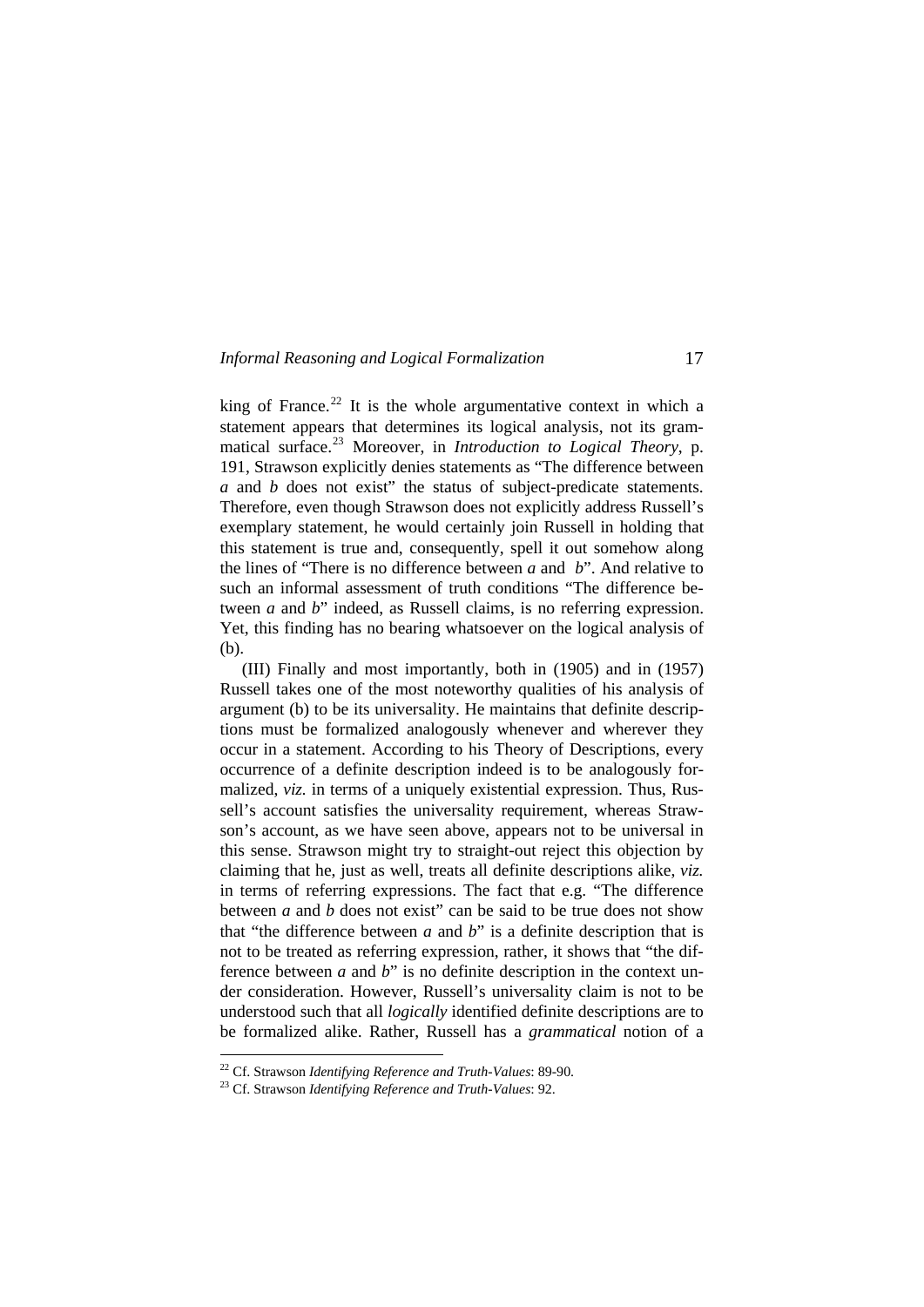definite description in mind: Expressions composed of the definite article "the" and a noun phrase in singular form are to be formalized alike.<sup>[24](#page-17-0)</sup> In fact, Strawson explicitly denies that singular noun phrases preceded by "the" can all be formalized alike.

 Does that tip the scales against Strawson's referential treatment of definite descriptions or, more particularly, against his ascription of a non-tautologous formula to argument (b)? Is (b) a valid argument because formalizing it in terms of a formal implication allows for a more general treatment of expressions composed of "the" and singular noun phrases? I doubt that a positive answer to this question would be very compelling. Indeed, the so-called *misleading form thesis* is a generally accepted doctrine in the literature on formalization stating that the grammatical form of an expression or statement is misleading as to its logical form.<sup>[25](#page-17-1)</sup> The syntax of natural language is ambiguous to the extent that logical forms of statements and arguments cannot be identified based on syntactic or grammatical criteria. The literature abounds with examples that illustrate such ambiguities.<sup>[26](#page-17-2)</sup> For instance, contrast the "The present king of France is wise" with "The whale is a mammal": $^{27}$  $^{27}$  $^{27}$  Both statements have the same grammatical form – "the" followed by a singular noun phrase, or subject term, followed by a predicate – yet only the first statement features a definite description, "The whale is a mammal" normally being formalized in terms of a universally quantified conditional. Russell might try to defend his claim as to the universality of the Theory of Descriptions by denying that "the whale" is a denoting expression in the second statement and, in consequence, no definite description. However, such a manoeuvre would presume that the notion of a definite description would no

<span id="page-17-0"></span><sup>24</sup> Cf. Russell 1905, similarly Russell 1986 (1918): 213.

<span id="page-17-1"></span><sup>&</sup>lt;sup>25</sup> Cf. e.g. Brun 2004: ch. 7.1. Even though Strawson subscribes to the misleading form thesis in *Introduction to Logical Theory*: 50-53, a lot of his later work is (mis)guided by the idea that, contrary to the misleading form thesis, there is a tight connection between grammatical and logical forms after all (cf. e.g. *Subject and Predicate in Logic and Grammar*). 26 Cf. Sainsbury 1991: 339-340.

<span id="page-17-3"></span><span id="page-17-2"></span><sup>&</sup>lt;sup>27</sup> Cf. Brun 2004: 276.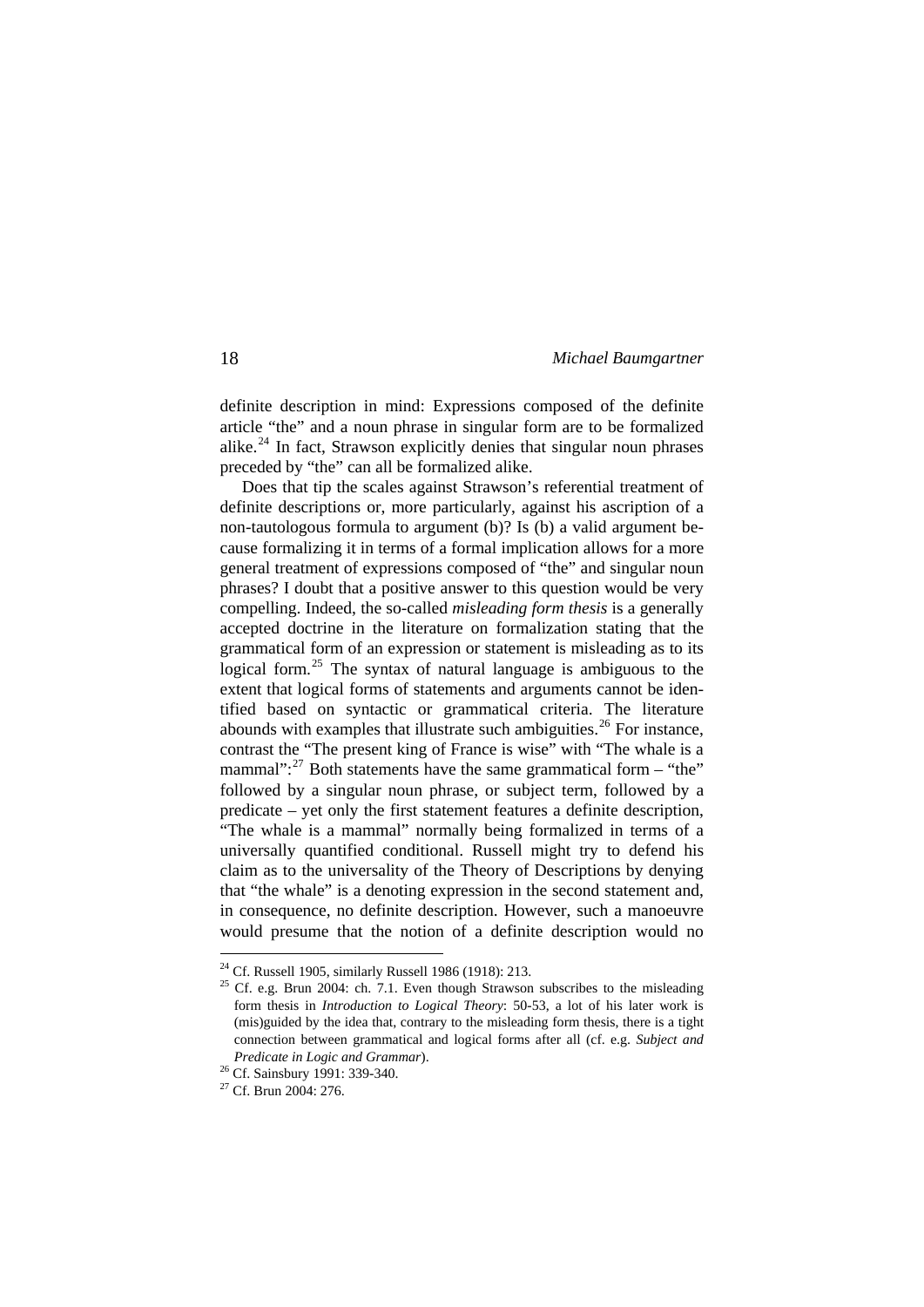longer be spelled out in purely grammatical terms, which, in turn, would render Strawson's account no less universal in regard to analyzing definite descriptions. That means formalization practice provides no rationale for Russell's universality requirement. Expressions composed of "the" and singular noun phrases simply cannot all be formalized alike.

Russell might concede that there is no rationale for generally requiring grammatically similar expressions to be formalized analogously. Still, he could insist that the Theory of Descriptions is more general with respect to the formalization of expressions composed of "the" and singular noun phrases than Strawson's account. Thus, Russell could impose the following *maxim of analogy* on adequate formalizations: Whenever possible, if  $\Phi$  is an adequate formalization of a statement *A* and *A* is of the same grammatical type as a statement *B*, then  $\Phi$  is also an adequate formalization of *B*. Put differently, of two different formalization strategies for expressions of a grammatical type *t* that strategy is preferable which allows for a more unified formalization of expressions of type *t*. Clearly, such a maxim involves a lot of vagueness. By what scale is the unification of formalizations to be measured or what criteria decide on grammatical typing? Nonetheless, maxims along these lines can be found in many studies on logical formalization.<sup>[28](#page-18-0)</sup> Hence, can the dispute over the validity of arguments as (b) be settled if adequate formalizations are not only required to be correct and complete but, moreover, to comply with the maxim of analogy?

As a matter of fact, Strawson repeatedly – explicitly and implicitly – subscribes to a maxim of analogy as well.<sup>[29](#page-18-1)</sup> While Russell succeeds in backing up his analysis by means of the maxim of analogy provided that expressions composed of "the" and singular noun phrases are taken to constitute a grammatical type that calls for a maximally unified formalization, the maxim can be used in favor of Strawson's

<span id="page-18-0"></span><sup>28</sup> Cf. e.g. Brun 2004: ch. 12.4.1.

<span id="page-18-1"></span><sup>29</sup> Cf. Strawson *Introduction to Logical Theory*: 183-184, 206, 209, or *Identifying Reference and Truth-Values*: 83, 88.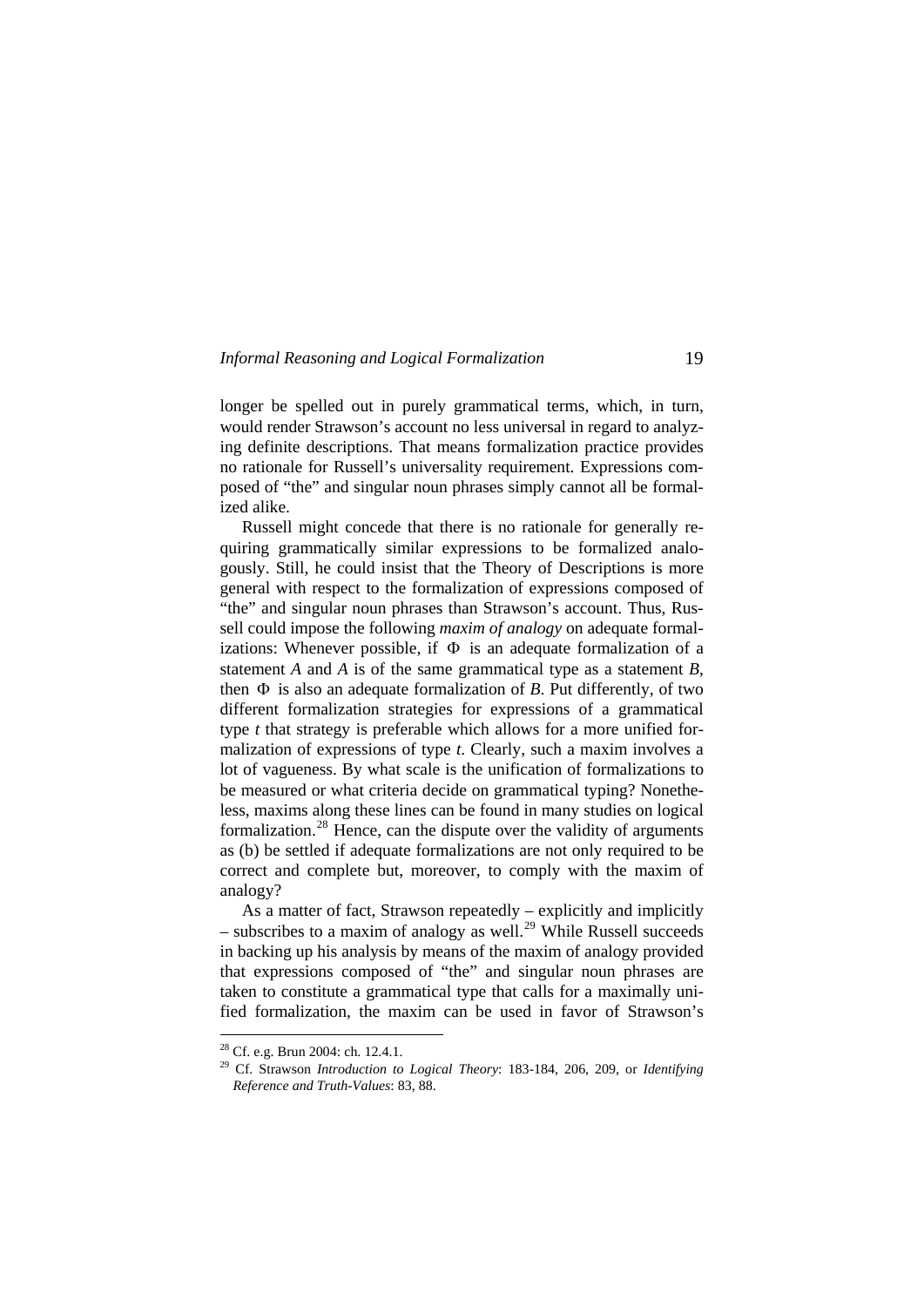analysis given that subject-predicate statements are seen as a grammatical type requiring a maximally unified formalization. The characteristic grammatical feature of "the present king of France" in (b)'s premise, for Strawson, is not the definite article followed by a singular noun phrase, but the fact that it constitutes the subject phrase in "The present king of France is wise". The latter, according to Strawson, is a subject-predicate statement, i.e. a well-formed juxtaposition of a sub-ject and a predicate phrase.<sup>[30](#page-19-0)</sup> Now, subject-predicate statements are normally formalized by means of singular terms and predicates, the paradigmatic example being *Fa.* Therefore, the maxim of analogy demands that (b)'s premise be formalized in that manner as well, which favors formalization (6).

While in (1905), p. 488, Russell agrees that *Fa* ordinarily is the adequate formal representation of subject-predicate statements, he declares the prevalent eliminability of proper names in (1992 (1911)), p. 152:

Common words, even proper names, are usually really descriptions. That is to say, the thought in the mind of a person using a proper name correctly can generally only be expressed explicitly if we replace the proper name by a description.

As is well known, Quine (1953), pp. 8-9, radicalized and generalized this idea by professing the general eliminability of singular terms:

We no longer labor under the delusion that the meaningfulness of a statement containing a singular term presupposes an entity named by the term. A singular term need not name to be significant.

Hence, in light of the Russell-Quine elimination of proper names, it might be argued that a Russellian analysis of (b) exceeds Strawson's account with respect to generality or unification as it not only covers arguments involving definite descriptions, but even arguments featur-

<span id="page-19-0"></span> $30$  In several texts, Strawson takes great pains to spell out the notion of a subjectpredicate statement in purely grammatical terms (cf. Strawson *Individuals*: part II, or *Subject and Predicate in Logic and Grammar*). However, the misleading form of natural language prohibits an entirely grammatical notion not only of a definite description, but also of a subject-predicate statement.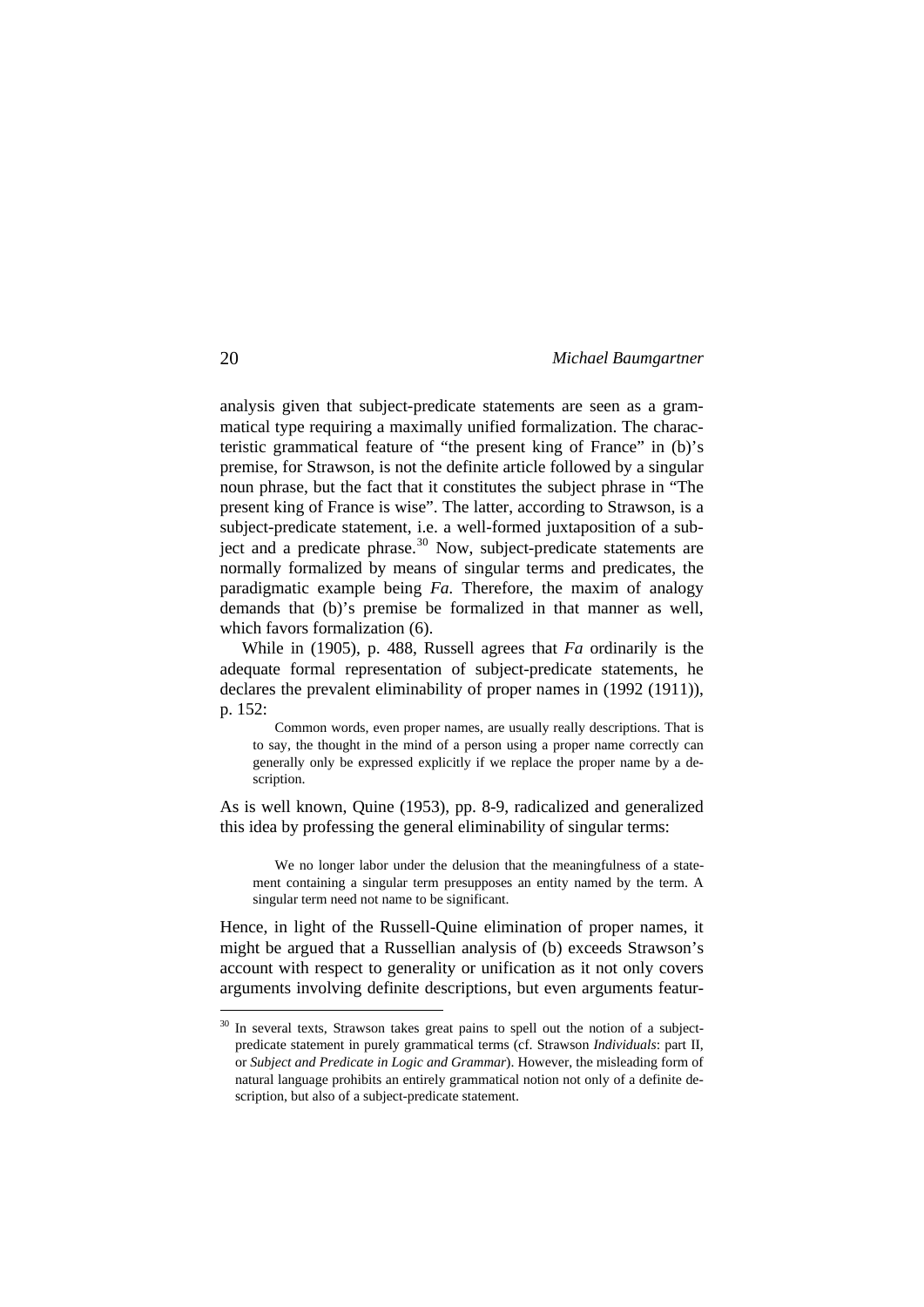ing proper names. In other words, it could be claimed that Russell's analysis is preferable because formalizing (b) in terms of (5) endorses a formalization strategy that allows for an elimination of proper names or singular terms in general and, hence, for a unified formalization of subject-predicate statements and uniquely existential statements. Prima facie, it certainly seems odd to hold that a specific argument is valid because formalizing it in terms of a formal implication yields a most unified formalization practice. The validity of a particular argument appears to be independent of the formalization of other statements. Nonetheless, such an argumentative backing of Russell's analysis could be claimed to be an illustrative exemplification of the wide reflective equilibrium allegedly regulating the interplay between natural and formal languages.<sup>[31](#page-20-0)</sup>

 In order to determine whether Russell's account can really be backed by such equilibrium considerations, it first must be clarified what exactly the claim as to the eliminability of proper names amounts to. Russell's and Quine's eliminability claim does not involve a *logical* notion of a proper name, i.e. they do not hold that expressions that must be assigned exactly one object of reference are eliminable from natural language. According to Quine (1957), p. 439, such existential presuppositions are not represented by "modern formal logic":

A substantial offshoot of Mr. Strawson's reflexions on truth-value gaps is a theory […] in which a distinction is made between the referential and the predicative role of a singular term. This distinction, little heeded in logical literature, is important for an appreciation of ordinary language; and, as Mr. Strawson well brings out, it reveals a marked failure on the part of Russell's theory of descriptions to correspond to the ordinary use of 'the'.

 Normally, if the role of a singular term in a given statement is referential, the question of the truth of the statement does not arise in case the purported object of the term is found not to exist. Since modern formal logic closes all such truth-value gaps, it is not to be wondered that there is nothing in modern logic to correspond to the referential role, in Mr. Strawson's sense, of terms.

<span id="page-20-0"></span> $31$  Cf. sect. 2 above.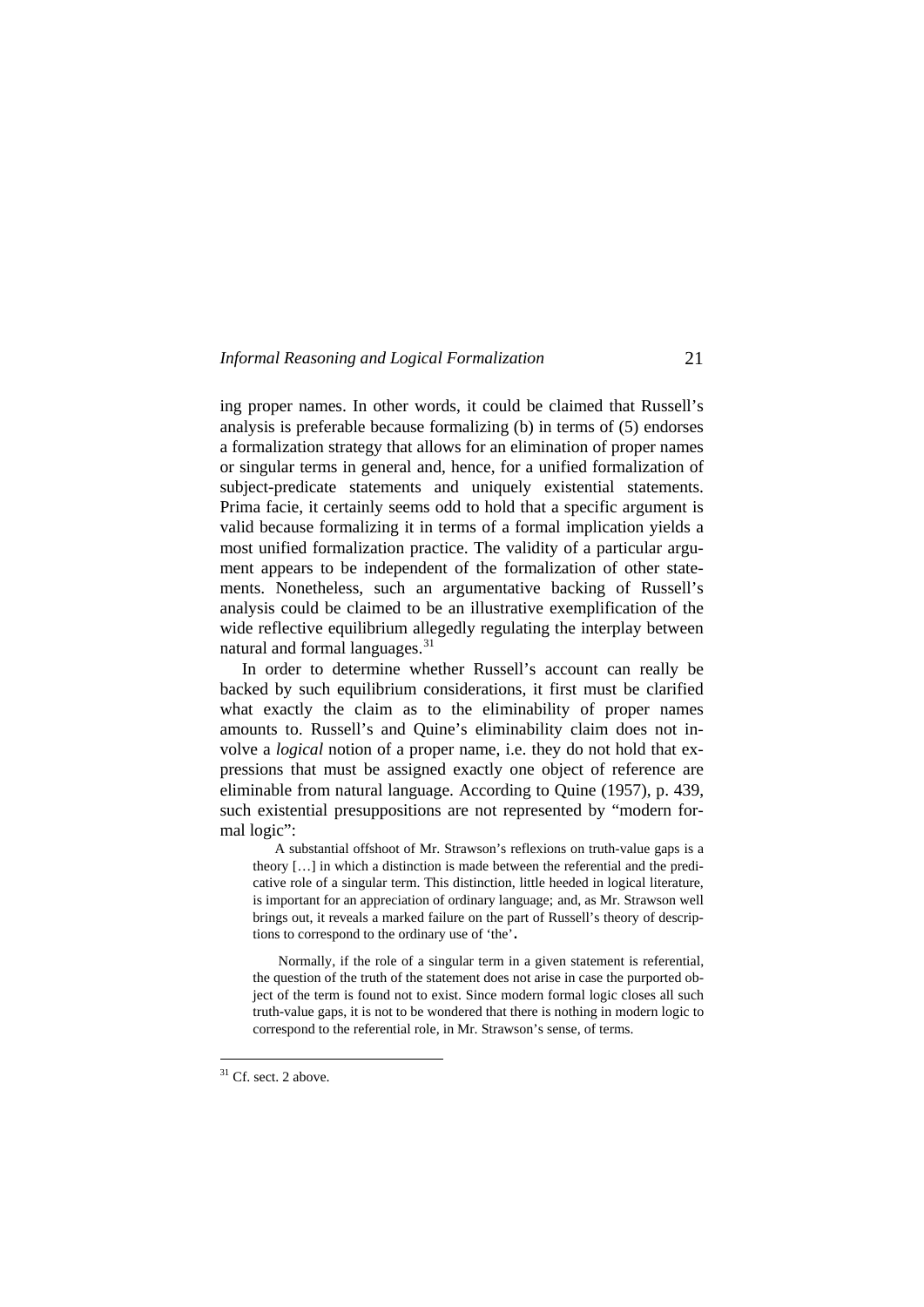That means the eliminability claim involves a grammatical or linguistic notion of a proper name according to which proper names are those expressions constituting the subject matter of onomatology. The eliminability claim says that onomatologically identified proper names are no logical proper names, i.e. expressions that must be assigned exactly one object in the domain of quantification. Rather, onomatologically identified proper names are (parts of) uniquely existential expressions. Is a thus understood eliminability of proper names sufficient grounds on which to prefer Russell's analysis of (b) for its more unified formalization approach embedded in equilibrium considerations and, hence, to profess the informal validity of (b)?

 Strawson is far from being impressed by the eliminability of proper names within a Russell-Quine framework. On the contrary, he takes this to be an absurd consequence of Russell's analysis of statements as (b).<sup>[32](#page-21-0)</sup> To Strawson "singular predication lies at the core of logic"<sup>[33](#page-21-1)</sup>. Subject-predicate statements constitute the fundamental type of statements. How is it that Strawson, on the one hand, accepts the maxim of analogy, yet, on the other, fails to recognize the superior generality of Russell's formalization of (b)? The answer is at hand: Strawson takes his analysis to be more general than Russell's. Definite descriptions, according to Strawson, are referential expressions that presuppose the existence of the object referred to. This characteristic allows for treating them on a par with proper names or singular terms. Thus, even though Strawson never explicitly subscribed to that claim himself, his account could be interpreted to foster the *elimination of definite descriptions*: Expressions composed of "the" and singular noun phrases are never to be formalized in terms of uniquely existential formulae.

In light of this finding the question now becomes: What are the better candidates for being eliminated in the name of a maximally unified and general account of logical formalization? Quine would opt for singular terms because their elimination yields logical formulae that

<span id="page-21-0"></span><sup>32</sup> Cf. e.g. Strawson *Introduction to Logical Theory*: 189-190, or *Subject and Predicate in Logic and Grammar*: 40. 33 Strawson *Subject and Predicate in Logic and Grammar*: vii.

<span id="page-21-1"></span>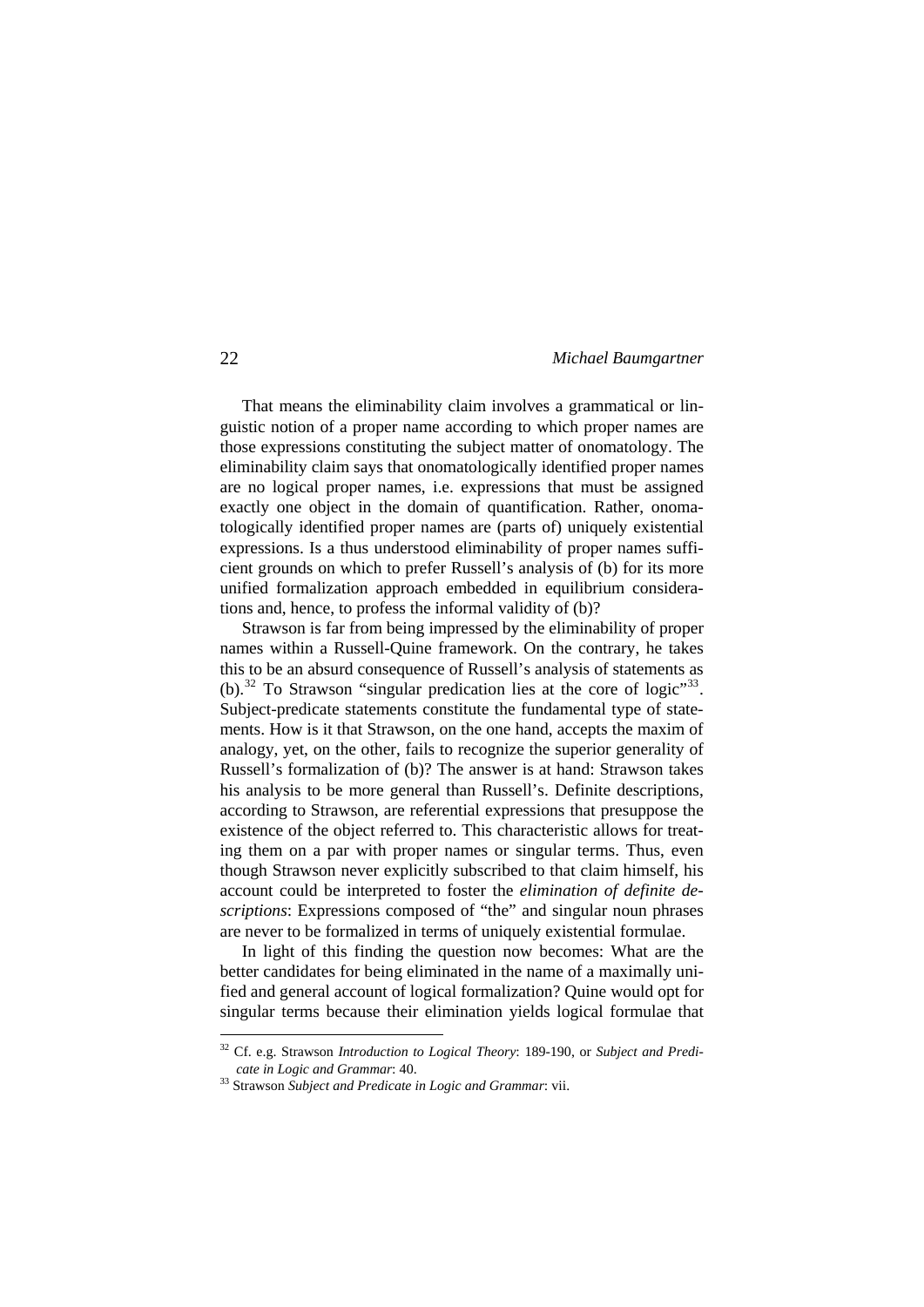do not presuppose the existence of particular objects or, in his words, that are free from truth-value gaps. Strawson would opt for definite descriptions because expressions involving definite descriptions in effect presuppose the existence of corresponding objects. They can thus not be adequately formalized by uniquely existential formulae. At this point, we can easily tell that we are back where we started from: the question whether the premise of (b) presupposes the existence of the present king of France or whether it entails that existence – hence, back to the question whether (b) is informally valid or not.

The whole debate over the proper logical analysis of definite descriptions rests on different informal validity assessments with respect to arguments as (b). Without such different validity assessments there would be no controversy in the first place. The arguments pushing the debate forward all center on and presume these validity assessments. The debate does not shed any light on whether arguments as (b), in fact, are valid or not and whether definite descriptions, in fact, are uniquely existential expressions or singular terms. All in all, logical formalisms and logical analyses are of no avail when it comes to settling the validity of arguments involving definite descriptions. (5) and (6), rather than proving the validity or invalidity of (b), explicate different readings of (b).

#### 4. Conclusion

At the heart of the Russell-Strawson debate concerning the proper logical analysis of definite descriptions lies the question whether arguments as (b) are valid or not. The discipline ordinarily considered authoritative for evaluating the validity of arguments is formal logic. However, we have seen that adequately formalizing an argument *A* presupposes a determinate validity judgement with respect to *A* . That judgement cannot be revised by any formal validity or invalidity proof, because all such proofs presume the adequacy of employed formalizations. Consequently, Russell's tautologous and Strawson's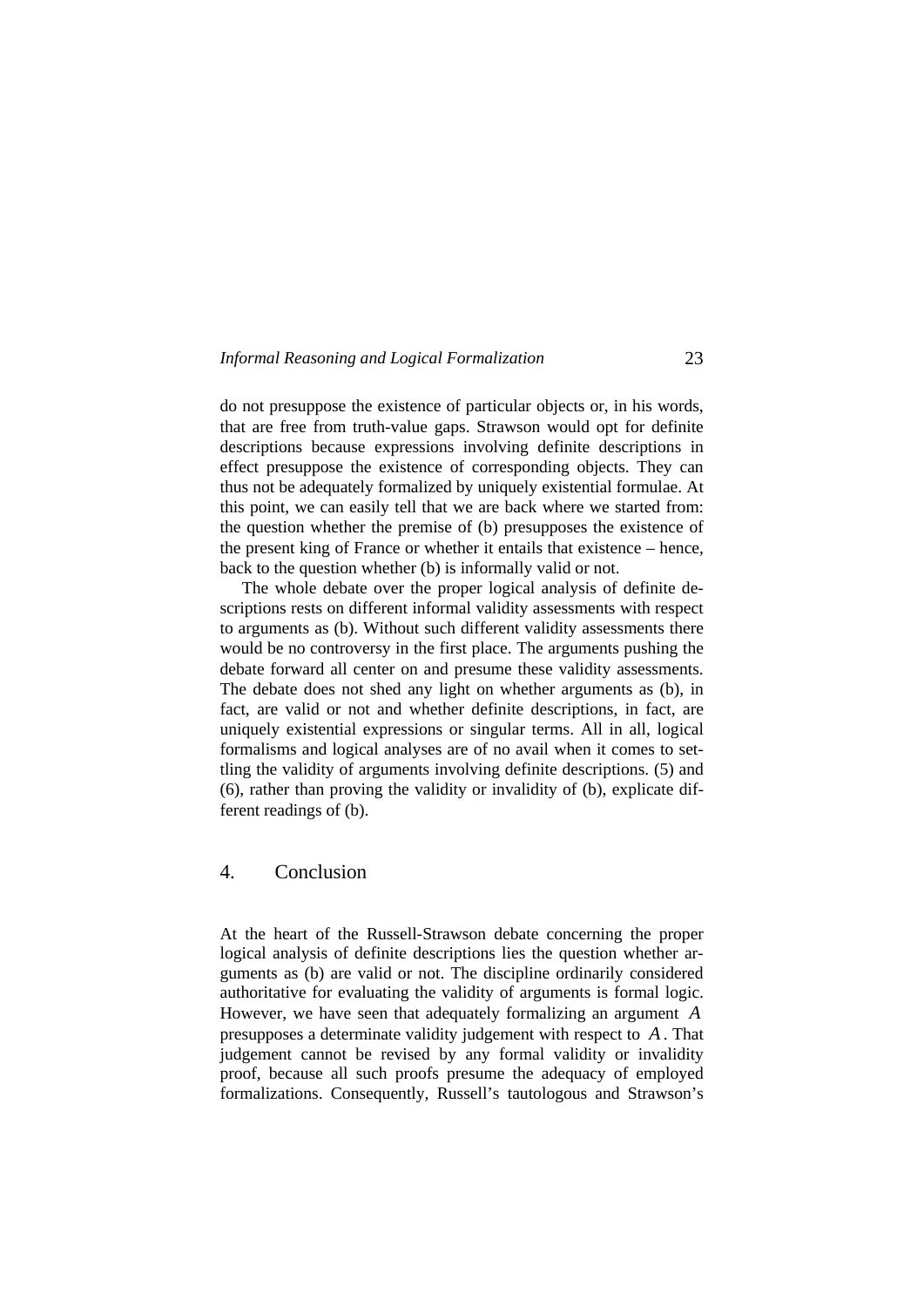non-tautologous formalization of the argument "The present king of France is wise. Therefore, there is a present king of France" turn out to be formal explications of Russell's and Strawson's informal validity assessments prior to formalizing that argument.

 Friends of the *ars iudicandi* conception of logic might concede that formal logic indeed is not serviceable to answer the question whether arguments of type (b) are valid or not. Nonetheless, it could be insisted that formal logic may well be resorted to in order to evaluate the validity of ever so many other types of arguments. After all, it might be claimed, purported instances of modus ponens can be shown to be valid by formal means. Take the following example: "All of John's children are asleep. Shamus is one of John's children. Therefore, Shamus is asleep". While the second premise and the conclusion are subject-predicate statements, the first premise is ordinarily said to be of universally quantified conditional form. The concatenation of the three statements by a subjunctor then yields a formal implication which can be claimed to prove the validity of that argument. Yet, as indicated in the introduction, Strawson would even reject this line of reasoning, as he takes the first premise of this alleged instance of modus ponens to presuppose that John actually has children which is not adequately formally captured by a universally quantified conditional.[34](#page-23-0) The argument under consideration, for Strawson, thus is not an instance of modus ponens after all.

 Irrespective of whether one finds Strawson's grounds on which he takes specific cases of universal affirmative predication to presuppose that the extensions of certain predicates are non-empty convincing or not, this paper should have made it clear that the reason why the controversial validity of arguments of type (b) cannot be settled by formal means in no way hinges on the particularities of arguments involving definite descriptions. Logical formalisms can only be put to work to identify valid arguments if pertaining formalizations have been firmly justified and such justifications are only to be had if the validity of pertaining arguments has been determined prior to formalizing them. The justification paradox does not only affect arguments featuring

<span id="page-23-0"></span><sup>34</sup> Cf. Strawson *Introduction to Logical Theory*: 173-179.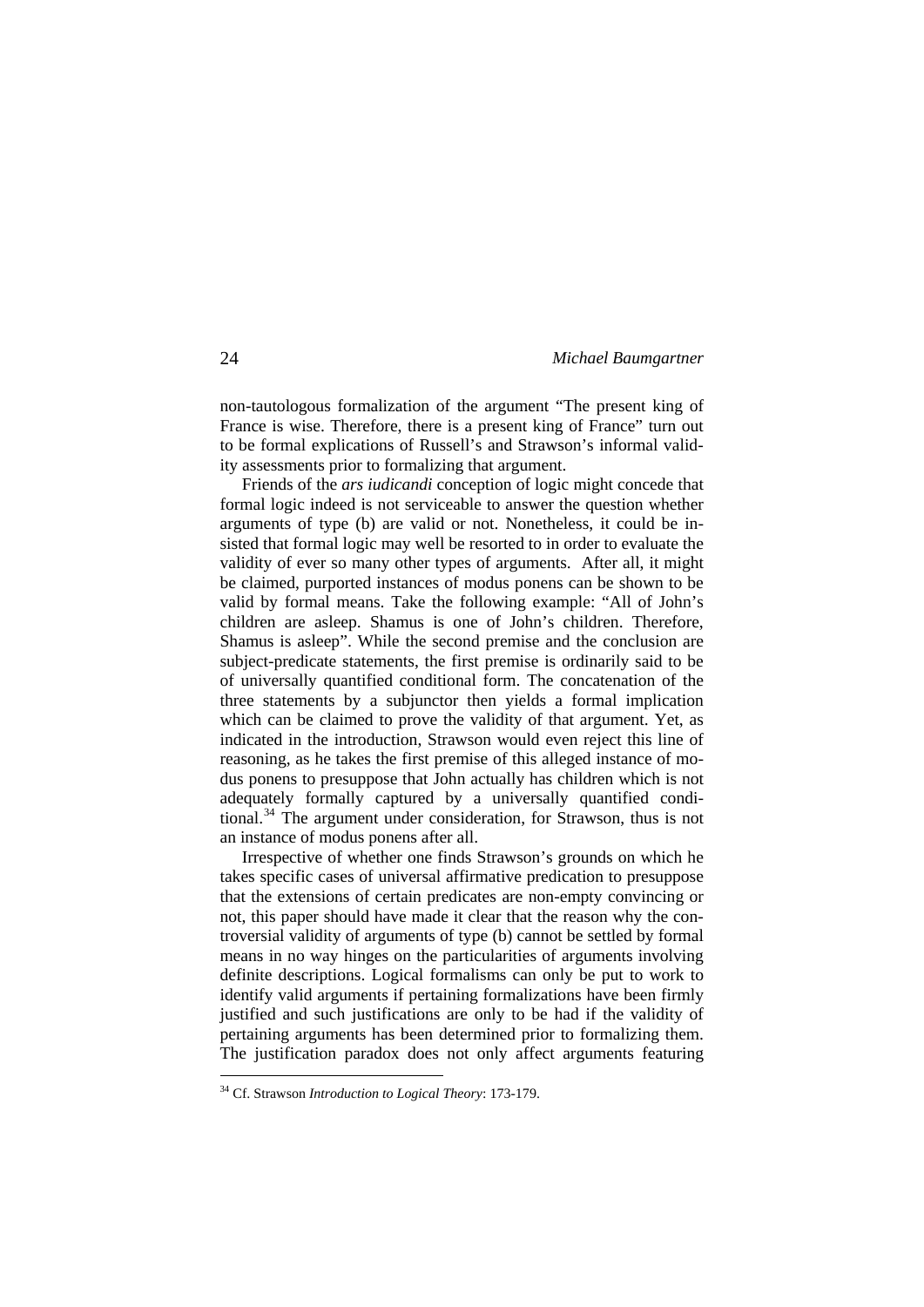definite descriptions. It lies at the core of the whole problematic interplay between formal and natural languages.

# References

- Baumgartner, M. & Lampert, T. (2008) "Adequate Formalization". *Synthese* 164:1, 93-115.
- Blau, U. (1977) *Die dreiwertige Logik der Sprache*. Berlin: de Gruyter.
- Brun, G. (2004) *Die richtige Formel. Philosophische Probleme der logischen Formalisierung.* Frankfurt a.M.: Ontos.
- Carnap, R. (1971) *The Logical Foundations of Probability*. London: Routledge.
- Chomsky, N. (1977) *Essays on Form and Interpretation*. Amsterdam: North-Holland.
- Chomsky, N. (1986) *Knowledge of Language*. New York: Praeger.
- Davidson, D. (1984) *Inquiries Into Truth and Interpretation*. Oxford: Oxford University Press.
- Epstein, R. L. (1990) *The Semantic Foundations of Logic: Propositional Logic*. Dordrecht: Kluwer.
- Epstein, R. L. (1994) *The Semantic Foundations of Logic: Predicate Logic*. Oxford: Oxford University Press.
- Goodman, N. (1983) *Fact, Fiction, and Forecast*. Cambridge: Harvard University Press, 4 edition.
- Hoyningen-Huene, P. (1998) *Formale Logik*. Stuttgart: Reclam.
- Lampert, T. & Baumgartner, M. (unpublished) "The Problems of (In)Validity Proofs".
- Massey, G. J. (1981) "Logic and Linguistics", In: Agazzi, E. (ed.) *Modern logic a Survey. Historical, Philosophical, and Mathematical Aspects of Modern Logic and its Applications*. Dordrecht: Reidel, 311–329.
- Montague, R. (1974) *Formal Philosophy: Selected Papers of Richard Montague*. Ed. by Thomason, R. H. New Have: Yale University Press.
- Neale, S. (1990) *Descriptions*. Cambridge: MIT Press.
- Quine, W. v. O. (1953) "On What There Is". In: Quine, W. v. O. *From a Logical Point of View.* Cambridge: Harvard University Press, 1-19.
- Rawls, J. (1980) *A Theory of Justice*. Oxford: Oxford University Press.
- Russell, B. (1992 (1911)) "Knowledge by Acquaintance and Knowledge by Description". In: Slater, J. G. (ed**.)** *Logical and Philosophical Papers 1909-13. The Collected Papers of Bertrand Russell.* London: George Allen & Unwin, 147-161.
- Russell, B. (1957) "Mr. Strawson on Referring". *Mind* 66:263, 385-389.
- Russell, B. (1905) "On Denoting". *Mind* 14:56, 479-493.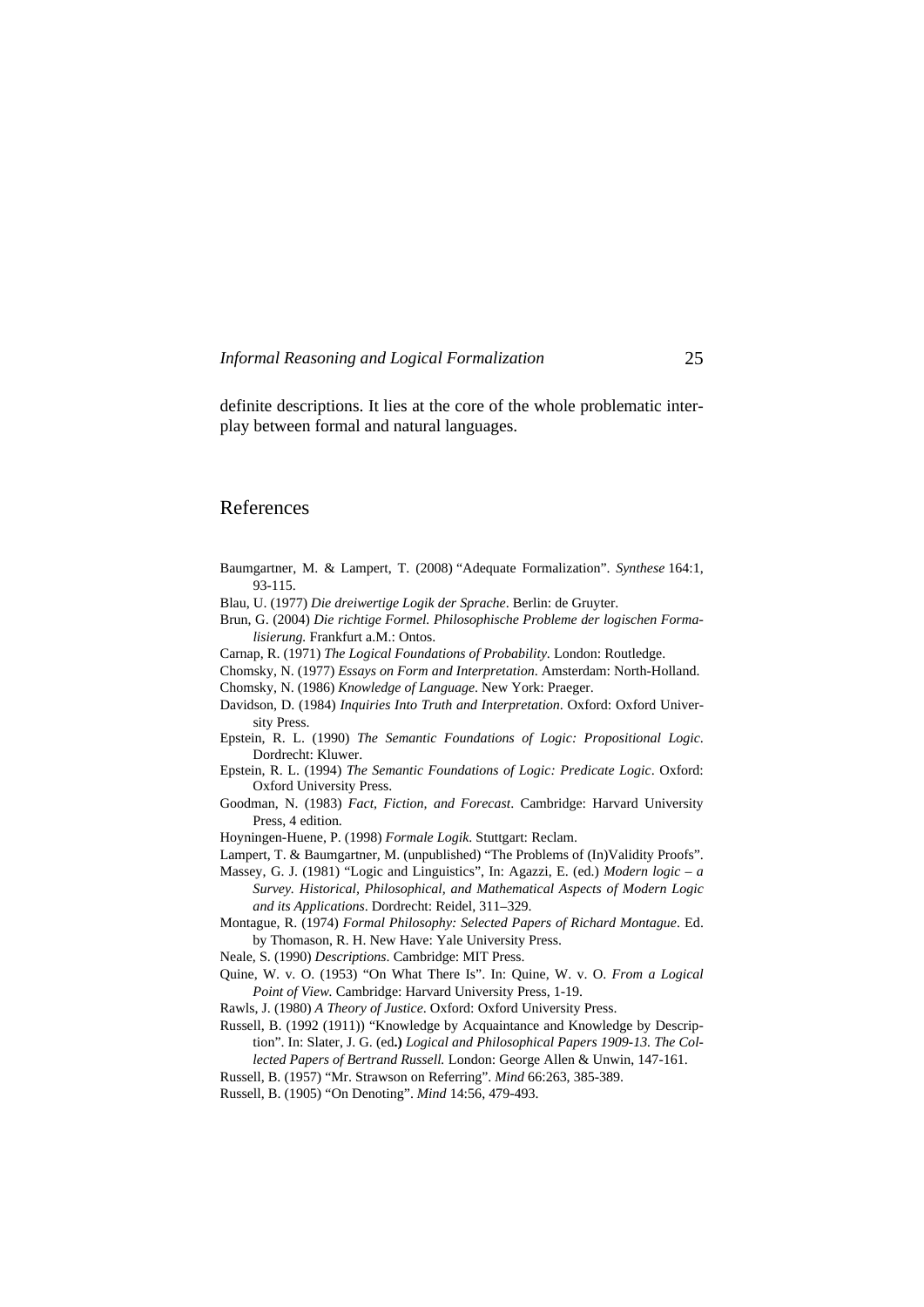- Russell, B. (1986 (1918)) "The Philosophy of Logical Atomism". In: Slater, J. G. (ed.) *The Philosophy of Logical Atomism and Other Essays 1914-19. The Collected Papers of Bertrand Russell.* London: George Allen & Unwin, 157-244.
- Sainsbury, R. M. (2001 (1991)) *Logical Forms*. Oxford: Blackwell, 2 edition.
- Sellars, W. (1954) "Presupposing". *The Philosophical Review* 63:2, 197-215.
- Siegel, H. (1992) "Justification by Balance". *Philosophy and Phenomenological Research*, 52:1, 27-46.
- Strawson, P. F. (1954) "A Reply to Mr. Sellars". *The Philosophical Review* 63:2, 216- 231.
- Strawson, P. F. (1997) "Direct Singular Reference: Intended Reference and Actual Reference". In: Strawson, P. F. *Entity and Identity*. Oxford: Clarendon Press, 92-99.
- Strawson, P. F. (1952) *Introduction to Logical Theory*. London: Methuen.
- Strawson, P. F. (1950) "On Referring". *Mind* 59:235, 320-344.
- Strawson, P. F. (Ed.) (1967) *Philosophical Logic*. London: Oxford University Press.
- Strawson, P. F. (1974) *Subject and Predicate in Logic and Grammar*. Aldershot: Ashgate.
- Thagard, P. (1982) "From the Descriptive to the Normative in Psychology and Logic". *Philosophy of Science* 49:1, 24-42.

# Autorenangaben und Abstract

Michael Baumgartner is currently a postdoctoral research associate and lecturer at the University of Bern, Switzerland. From 2007 to 2008 he was a Visiting Fellow at the Center for Philosophy of Science of the University of Pittsburgh. In 2005 he earned his doctorate at the University of Bern with a dissertation on causation entitled "Complex Causal Structures". His publications include numerous papers on causation and causal reasoning and a monographic introduction to the philosophy of causation. Recently, he has increasingly been working and publishing on matters of logical formalization.

Michael Baumgartner ist gegenwärtig wissenschaftlicher Mitarbeiter und Dozent and der Universität Bern. Von 2007 bis 2008 war er Visiting Fellow am Center for Philosophy of Science der Universität Pitts-